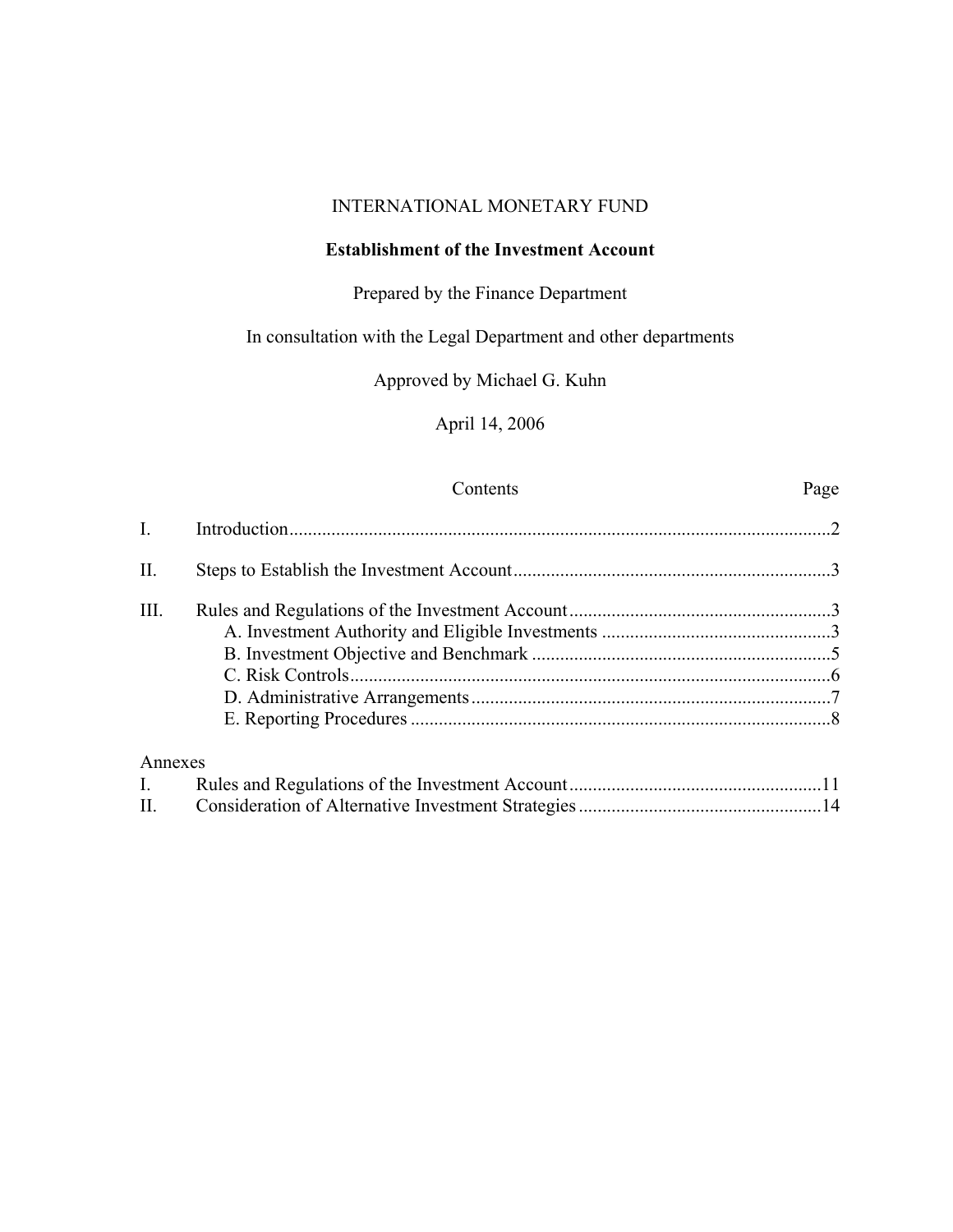### **I. INTRODUCTION**

1. This paper summarizes the relevant considerations and presents decisions for the establishment of an Investment Account (IA). Executive Directors considered an analysis of the establishment and operations of an IA in September 2005. During the discussion in March 2006 of the medium-term outlook for the Fund's income, Directors requested staff to return to the Board with a paper proposing decisions on the establishment of an IA.

2. The Fund's Articles of Agreement authorize the establishment of an IA whose income may be used to meet the expenses of conducting the business of the Fund. The total amount that may be transferred to the IA is equivalent to the Fund's general and special reserves at the time of the decision to make the transfer. These reserves, projected to total SDR 5.9 billion at the end of the current fiscal year, represent the Fund's accumulated retained income. These reserves have not been invested. They have instead formed part of the currency balances kept with creditor members, thereby reducing remunerated positions. As a result, the Fund's reserves have served to reduce the cost of Fund borrowing and their implicit return has been the SDR interest rate.

3. Investing currencies equivalent to the Fund's accumulated reserves would bring Fund practice more in line with the normal operations of other financial institutions. Staff has proposed a strategy for investing these balances in a portfolio of fixed income securities that would be consistent with the limits on the range of investments imposed by the Articles and similar to the approach used for PRGF and HIPC resources. Past experience suggests that the resulting extension of investment maturities beyond the three-month SDR interest rate would generate incremental income over time, albeit with a certain degree of inevitable volatility. Such investments would broaden the sources of Fund income and contribute to its financial resilience $1$ 

4. The paper is structured as follows. The key steps and decisions needed to establish the IA are outlined in Section II. Section III and Annex I set out the rules that would govern the operation of the IA. These include its investment authority and eligible investments, investment objective and range of benchmarks, risk controls, the structure of investment management, custody and other administrative arrangements, and the scope and timing of reports on its operations. Decisions to establish the IA, transfer currencies from the GRA to the IA, and adopt the the IA's rules and regulations are proposed in Section IV. Annex II updates the analysis of alternative investment strategies provided in the 2005 consideration of the IA.

 $\overline{a}$ 

<sup>1</sup> See *Review of the Fund's Income Position for FY 2006 and FY 2007*.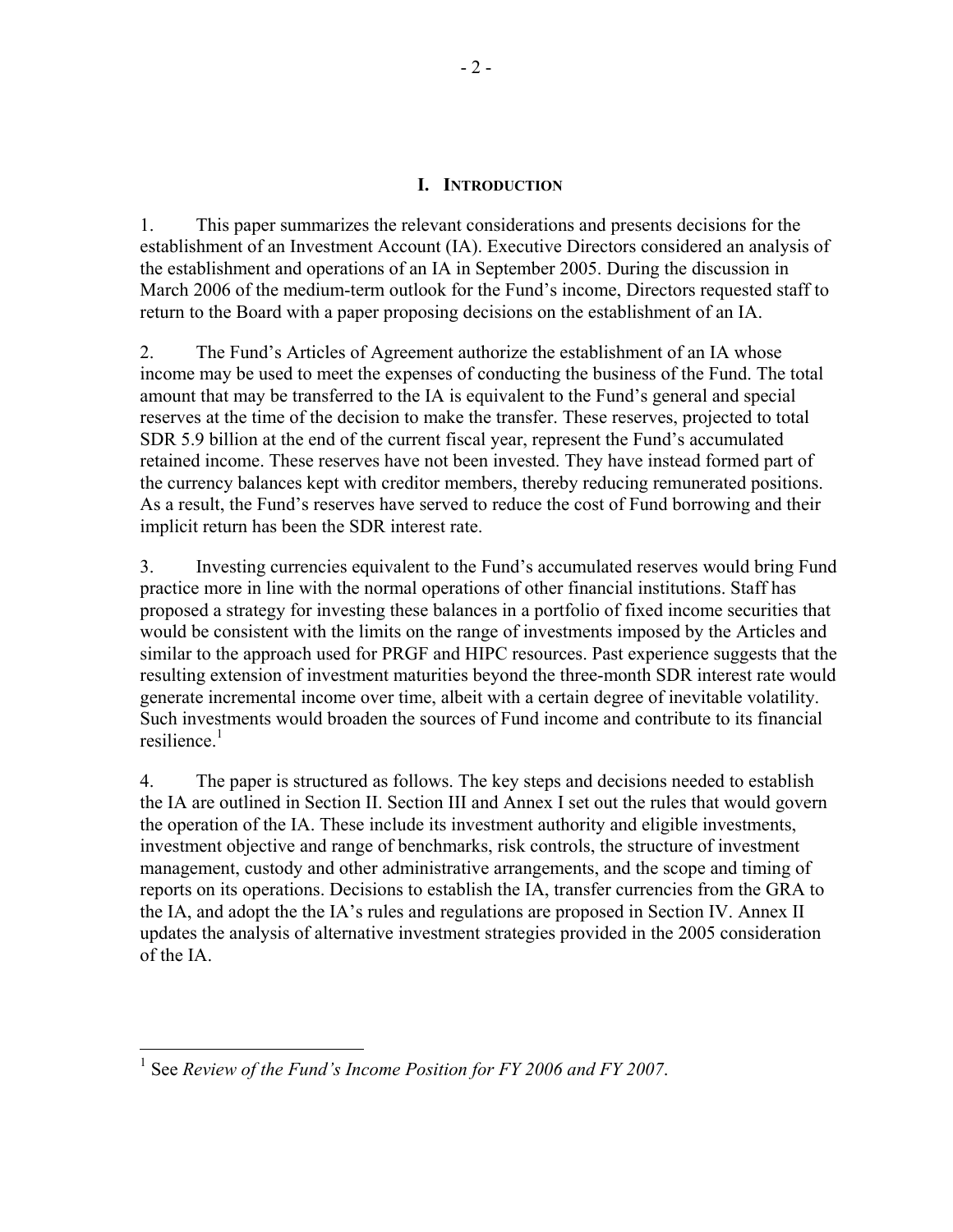### **II. STEPS TO ESTABLISH THE INVESTMENT ACCOUNT**

5. Three key decisions are needed to make the IA operational: (i) a decision to establish the IA, which may be taken by a majority of the votes cast; (ii) a decision to adopt the rules and regulations of the IA, which may be adopted by a 70 percent majority of the total voting power; and (iii) a decision to transfer to the IA for immediate investment currencies held in the GRA, which may be adopted by a 70 percent majority of the total voting power. It will also be necessary to secure the concurrence of the members whose currencies will be used to make investments.<sup>2</sup>

6. The funding of the IA through a transfer of currencies from the GRA will be effected within the context of the normal operation of the financial transactions plan (FTP). The quarterly FTP would be set to accommodate the transfer of currencies from the GRA equivalent to the Fund's general and special reserves, projected to amount to SDR 5.9 billion at the end of the current fiscal year.<sup>3</sup> As is the case in the UFR context, a range of participants in the FTP will be drawn upon to fund the IA.

# **III. RULES AND REGULATIONS OF THE INVESTMENT ACCOUNT**

7. The rules and regulations of the IA specify the purpose of the IA and the broad principles that would govern its operations, including in particular its investment authority and eligible investments, investment objective, risk controls, administrative arrangements, and reporting procedures. The proposed rules and regulations are set out in Annex I. They may be adopted by a 70 percent majority of the total voting power.

# **A. Investment Authority and Eligible Investments**

8. The investment authority of the IA is specified in Article XII, Section (6)(*f*)(iii) of the Fund's Articles of Agreement and is identical to that governing the investment of SDA resources:

*The Fund may invest a member's currency held in the Investment Account in marketable obligations of that member or in marketable obligations of international financial organizations. No investment shall be made without* 

<sup>&</sup>lt;sup>2</sup> The range and currency denomination of eligible investments are discussed further in Section III.

 $3$  The current quarterly FTP covers the period through end-May 2006. Staff would propose an amendment to this plan to accommodate transfers to the IA following the adoption by the Board of the requisite decisions and the concurrence of members whose currencies will be used for investment.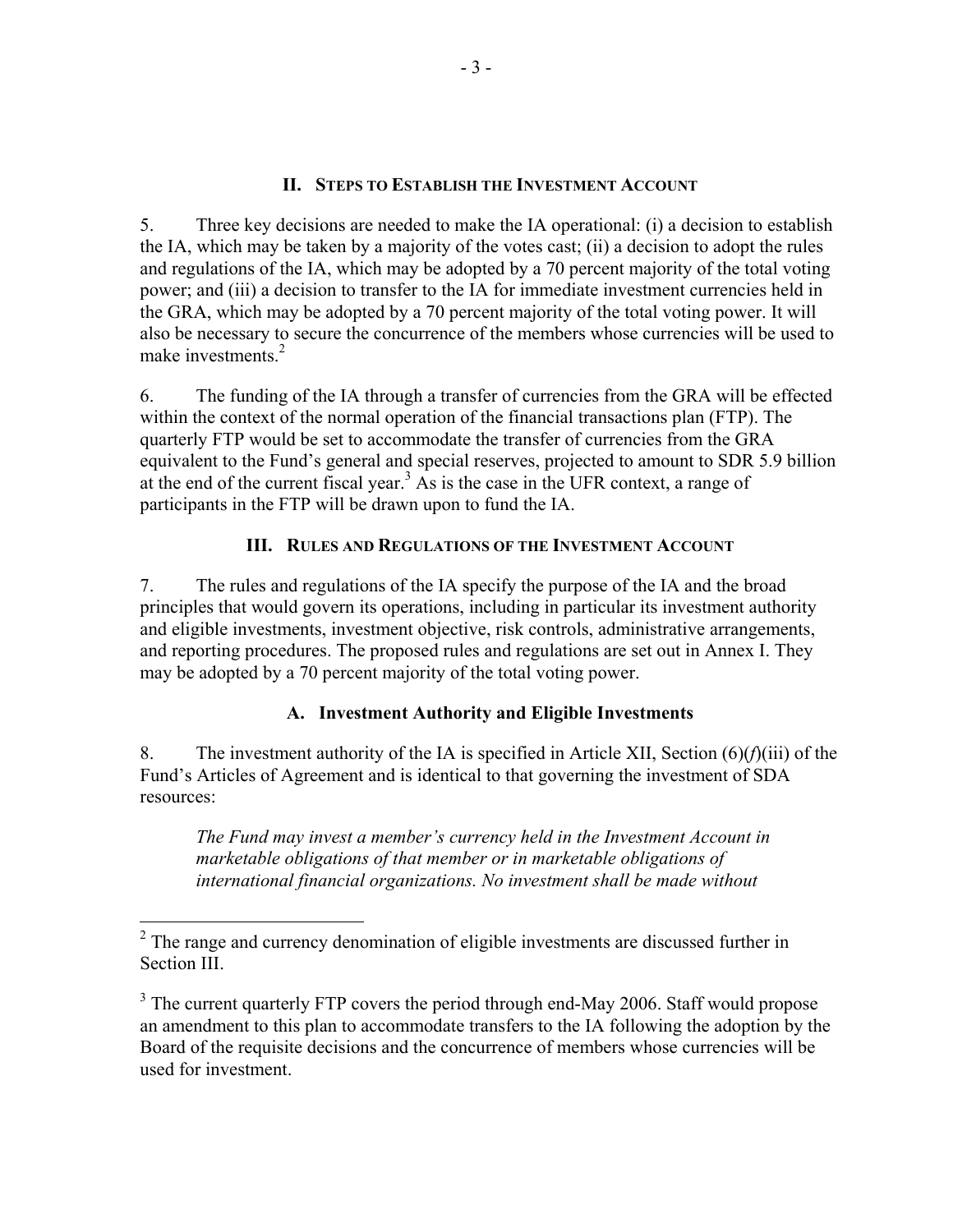*the concurrence of the member whose currency is used to make the investment. The Fund shall invest only in obligations denominated in special drawing rights or in the currency used for investment.<sup>4</sup>*

9. The portfolio will be limited to eligible obligations denominated in SDRs or in the currencies included in the SDR basket, as agreed by Executive Directors during the September 2005 Board meeting on the establishment and operation of an IA.<sup>5</sup> Moreover, to minimize residual foreign exchange rate risk, holdings of the constituent currencies of the SDR will be weighted to reflect the share of each currency in the SDR basket.<sup>6</sup>

10. Specifically, eligible investments will comprise:

- domestic government bonds of countries in the euro area, Japan, the United Kingdom, and the United States;
- bonds of eligible national agencies and international financial organizations;<sup>7</sup> and
- claims on the BIS, including BIS deposits and medium-term instruments  $(MTIs)<sup>8</sup>$

<sup>5</sup> The concurrence of countries in the euro area, Japan, the United Kingdom, and the United States will be needed, as the currencies of these members would be used to effect the IA's investments in securities denominated in the respective constituent currencies of the SDR basket.

 $6$  Some Directors saw merit in considering, in the future, the possibility of including currencies that are not part of the SDR basket but offer higher yields, despite the unhedged currency exposure that would result. This possibility will be kept under review.

 $<sup>7</sup>$  As noted above, eligible national agencies are central banks and official agencies of</sup> members. However, an obligation issued by a member country (or its central bank or official agency) in a foreign currency is not an eligible investment, as the Articles require that investments be dominated in SDRs or in the currency used for investment.

 $8$  MTIs are obligations of the BIS whose yield is based on the AA-rated swap yield curve.

<sup>&</sup>lt;sup>4</sup> The Commentary to the Second Amendment specifies the World Bank and regional development banks as being among the international financial organizations in whose obligations investments may be made. It further clarifies that permissible investments include obligations of the central banks and official agencies of members whose currencies are used for the investment, and notes that whether an obligation is "marketable" is a determination to be made by the Fund. See *Proposed Second Amendment to the Articles of Agreement, A Report by the Executive Directors to the Board of Governors,* p. 58.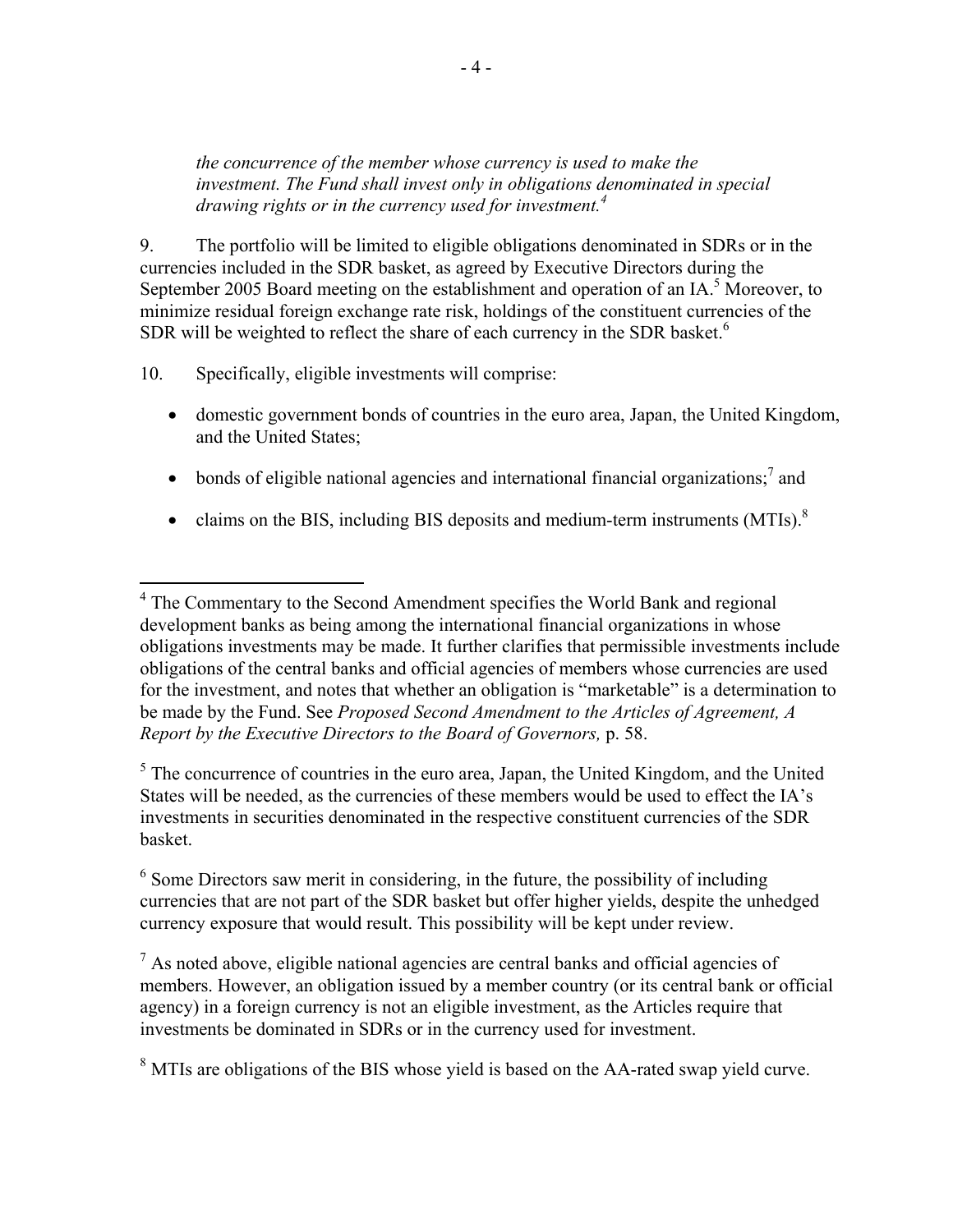In addition, the uninvested residual cash balances held by external bond managers will be swept by the custodian bank into short-term instruments consistent with the IA's investment authority.

# **B. Investment Objective and Benchmark**

11. The investment objective of the IA is to add value over the implicit current rate of return on the Fund's reserves, while keeping within prudent risk limits. Specifically, and as endorsed by Executive Directors during the September 2005 Board discussion, the investment objective will be to exceed the SDR interest rate, while minimizing the frequency and extent of negative returns and underperformance over a 12-month investment horizon.

12. The investment objective will be achieved chiefly through the judicious extension of duration. Duration will be increased above the SDR interest rate, which is based on threemonth instruments, through investments in eligible longer term government bonds and other fixed income securities. The investment authority also affords some limited scope to attempt to benefit from credit spreads largely through the investment in the MTIs and deposits of the BIS, as well as securities issued by eligible international financial institutions and certain national agencies. These instruments are obligations of eligible issuers that typically provide higher ex ante yields than comparable government securities.

13. The duration of the IA's portfolio will be limited in order to strike a prudent balance between returns and the volatility of returns arising from changes in market interest rates. Benchmarks that have in the past displayed an efficient tradeoff of risk and return consistent with the investment objectives of the IA include the 1–3 year and the 1–5 year government bond indices.<sup>9</sup>

14. As detailed in the updated analysis of alternative investment strategies in Annex II, the 1–3 year and the 1–5 year government bond indices weighted to reflect the currency weights of the SDR basket would represent a prudent balance between risk and return. These indices have, over time and in most periods, yielded higher returns than the SDR interest rate, without exposure to undue risk. Moreover, they have consistently earned positive returns in every rolling 12-month period over the past 16 years. Nevertheless, the inherent risks to the investment strategy proposed cannot be eliminated, and some periods of underperformance and even negative returns should be anticipated.

15. It appears preferable to adopt the 1–3 year benchmark index over the 1–5 year index as the benchmark to guide investments. This judgment is based on the relatively modest increase in ex ante yield that would result from the adoption of the slightly longer duration

 $\overline{a}$ 

<sup>&</sup>lt;sup>9</sup> These indices are constructed using Merrill Lynch government bond indices for the euro, the yen, sterling, and the U.S. dollar, weighted to reflect the weights of each currency in the SDR basket.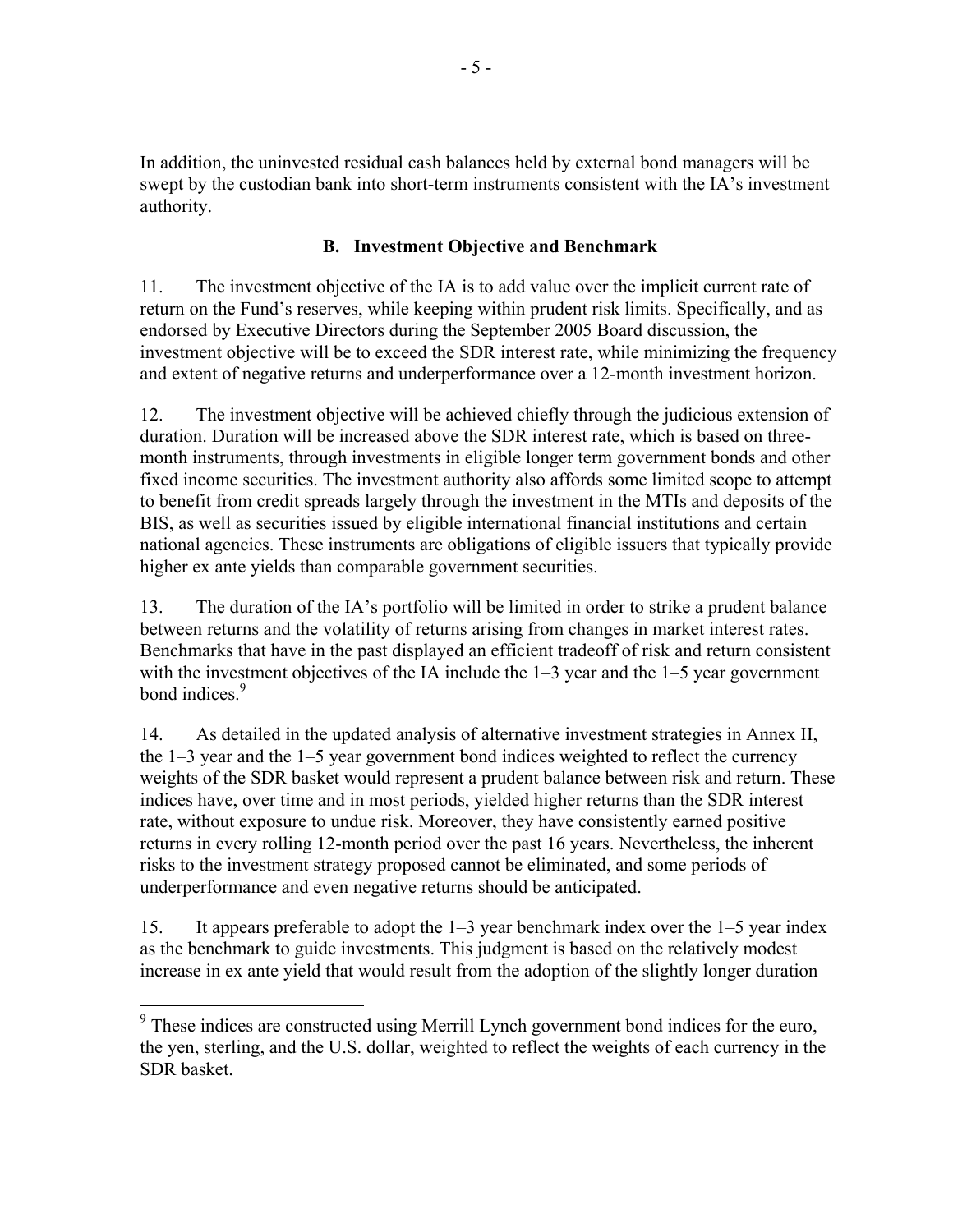index in the current relatively flat yield curve environment. Term premiums on government bonds above two-year maturities are particularly narrow at present, and have narrowed considerably since the previous analysis of alternative investment strategies. In addition, the 1–3 year maturity sector is favored by a number of reserve asset managers. Moreover, the shorter duration of the 1–3 year benchmark appears prudent given the possibility of further increases in yields.

### **C. Risk Controls**

16. Interest rate risk will be the main risk to which the portfolio will be exposed, as the incremental return of the IA will be derived largely from extending maturities. The portfolio will also be exposed to credit risk, mainly through investments in MTIs, and some residual currency risk. Operational risks will be mitigated in line with the risk controls that are applied to other financial transactions.

17. Interest rate risk—the risk of fluctuations in the portfolio's market value due to changes in interest rates—will be controlled by the duration of the benchmark indices selected for the government bond and MTI portfolios. As discussed above, the 1–3 year benchmark index appears to represent an acceptable level of interest rate risk that is consistent with the IA's investment objective. This benchmark embodies a level of interest rate exposure that has in the past provided an efficient tradeoff between risk and return, and resulted in returns that exceeded that of the official SDR rate in most market conditions. This benchmark will guide the composition of the portfolio in most market conditions.

18. Tactical changes to this benchmark will be considered on an exceptional basis in light of market developments as a means of further controlling the risk of loss in unusually volatile markets or when sharp increases in interest rates appear likely. Such tactical benchmark changes will be based on periodic evaluations of market conditions that will include an assessment of the probability of loss to the portfolio over a 12-month horizon, yield levels and spreads, and yield volatility.

19. The IA's assets would be exposed to limited currency risk as the portfolio will include securities denominated in the constituent currencies of the SDR, rather than being limited to investments denominated in SDRs. To control currency risk, the weight of each currency in the portfolio will be adjusted to reflect its weight in the SDR basket. However, because securities included in the portfolio will change in value over time and generate cash flows, the weight of each currency in the portfolio will differ slightly from the weights in the SDR basket, generating some residual currency risk and necessitating regular rebalancing of the portfolio. The experience of investing PRGF-HIPC assets has shown that this residual currency risk can be kept low and that the amount of rebalancing needed to contain currency risk is manageable.

20. Liquidity risk is judged to be small given the low likelihood of an unanticipated call on the IA's assets and the inherently liquid nature of the planned portfolio. Investments will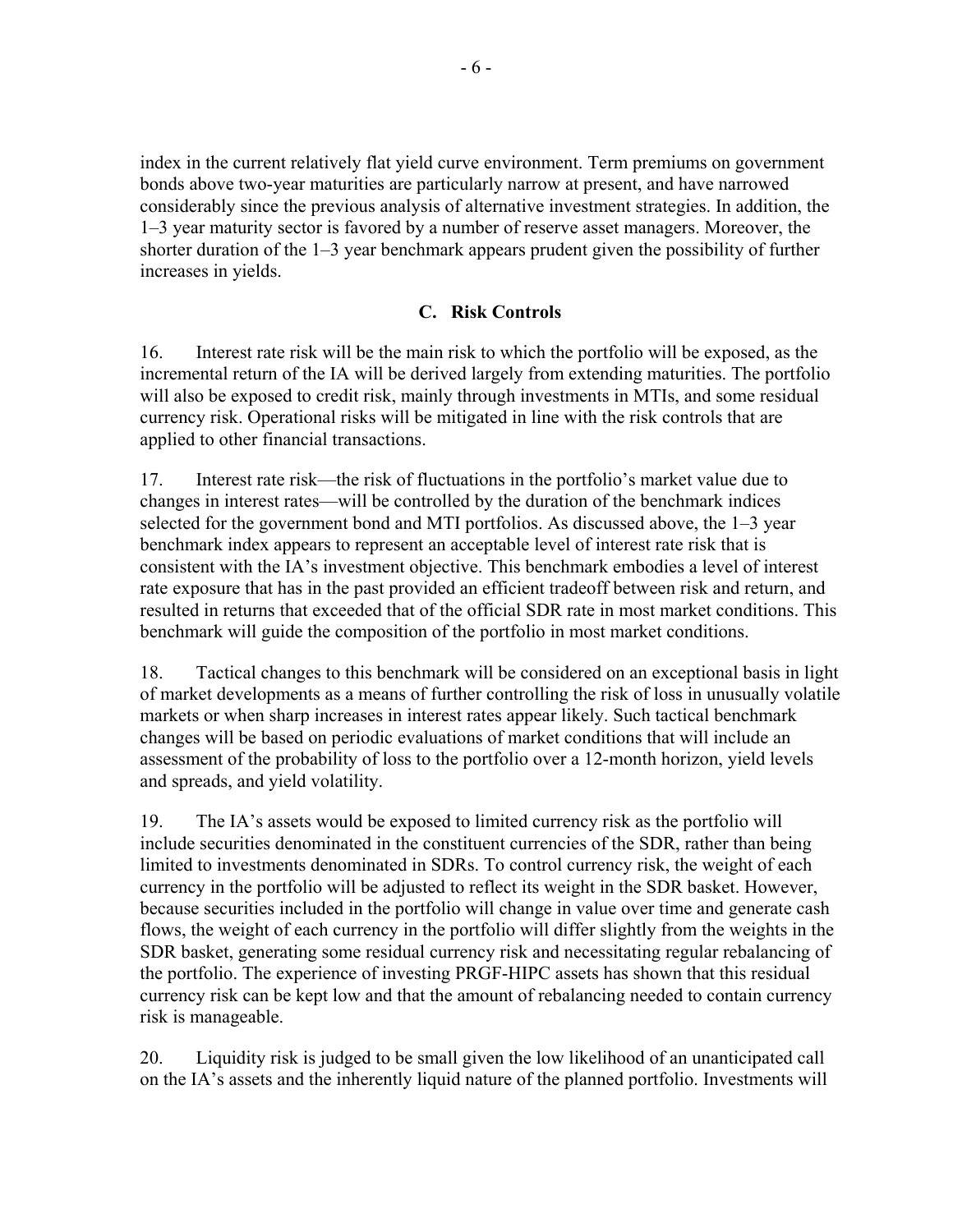consist primarily of readily marketable obligations of the BIS and short- and medium-term government securities.

21. Credit risk is similarly limited in a portfolio that features BIS deposits, MTIs, the securities of highly rated international financial organizations, and the domestic government bonds of countries whose currencies are included in the SDR basket. Eligible securities will be limited to those rated A or higher by a major credit rating agency such as Standard and Poor's, Moody's, or Fitch.

22. Operational risk arising from errors or compliance failures will be controlled by carefully structured due diligence reviews of external managers and custodians, the checks and balances provided by the reconciliation of portfolio valuation by managers and the custodian, stringent performance measurement and reporting requirements, and the internal controls on the Fund's operations. There are also controls in place to mitigate operational risks from actual or apparent conflicts of interest associated with the Fund's investment activities. Finance Department staff responsible for investments are guided by a set of policies and procedures that complement the Fund's Code of Conduct.<sup>10</sup>

# **D. Administrative Arrangements**

23. During the September discussion of the establishment and operation of an IA, Executive Directors agreed that it would be appropriate to use the current administrative arrangements already in place for investments.<sup>11</sup> External asset managers—including the World Bank and private managers—will be entrusted with buying and selling individual securities in accordance with the IA's investment authority, guidelines, and benchmark. In addition, staff will place deposits with the BIS and structure a portfolio of MTIs.

24. External managers will be given a mandate consistent with the rules and regulations of the IA, its investment authority, and investment objective. This mandate will specify the securities eligible for investment, the acceptable market exposure of the portfolio, and limits on risk. Each manager will be given an investment benchmark—the 1–3 year government bond index described above—to guide its investment strategy and serve as a measure of performance. The benchmark will, in particular, provide the manager with the target duration of the portfolio and thus establish the desired sensitivity of the portfolio to interest rate

 $\overline{a}$ 

 $10$  These policies and procedures specify standards of professional conduct in the investment process, measures to restrict access to and avoid discussion of material non-public information, disclosure requirements for actual or potential conflicts of interest, and the application of financial disclosure requirements.

 $11$  During that meeting, a few Directors considered that in-house asset management could result in cost savings and provide other operational advantages as well. At this stage, no change to the current approach of external investment management is planned.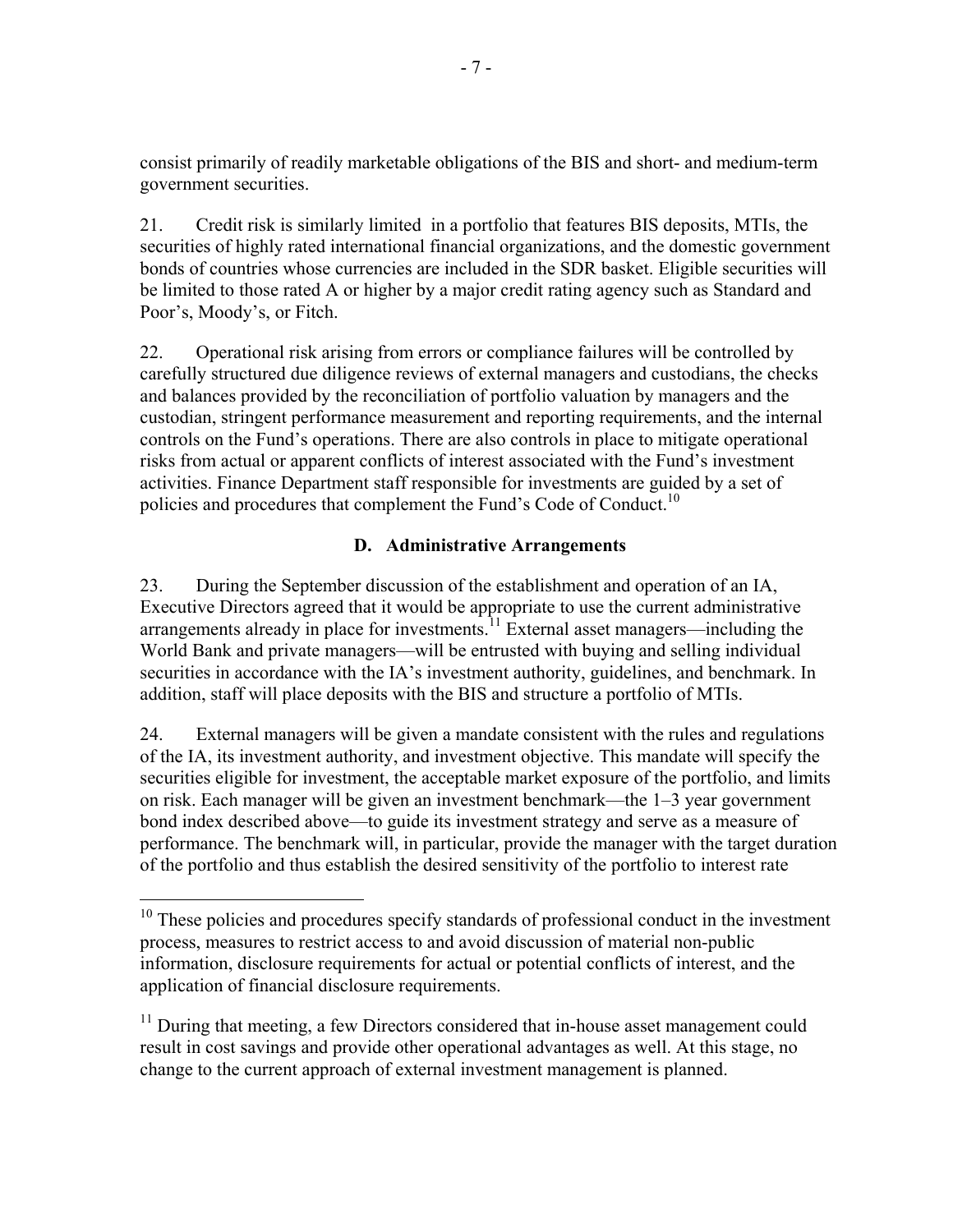changes. Managers will be given some latitude to deviate from the duration of the benchmark index as a means of adding value over and above the return of the index. Managers will be required to provide monthly valuations of portfolio assets and more detailed quarterly reports on the structure of the portfolio, the sources of return, and investment prospects.

25. The IA will also use the custody arrangements that are already in place. Investments in MTIs and BIS deposits will be held in custody by the BIS. In the case of investments in government bonds and other eligible securities undertaken by external managers, the current custodian will be retained. The custodians' chief responsibilities will include holding assets in safekeeping, settling trades, capturing income, valuing assets, maintaining records, measuring performance, and monitoring compliance with the investment mandate. The portfolio will be valued on a daily basis with a full reconciliation of manager and custodian mark-to-market valuations undertaken each month. Compliance with investment guidelines will be on a continuous basis. In addition, the custodian will sweep idle cash balances into a short-term fund consistent with the investment authority to which the IA is subject.

### **E. Reporting Procedures**

26. Semiannual reports on the operations of the IA will be provided to the Executive Board. These reports will assess the operations of the IA in the context of the Fund's overall financial position, including in particular its contribution to the Fund's income. These regular reports will provide an analysis of changes in the valuation of IA assets, the investment guidelines and benchmark being followed by asset managers, an evaluation of the adequacy of established risk control procedures, and an assessment of market conditions that may affect the valuation of the IA's assets. In addition, ad hoc reports to the Executive Board will be prepared as warranted by market or other developments.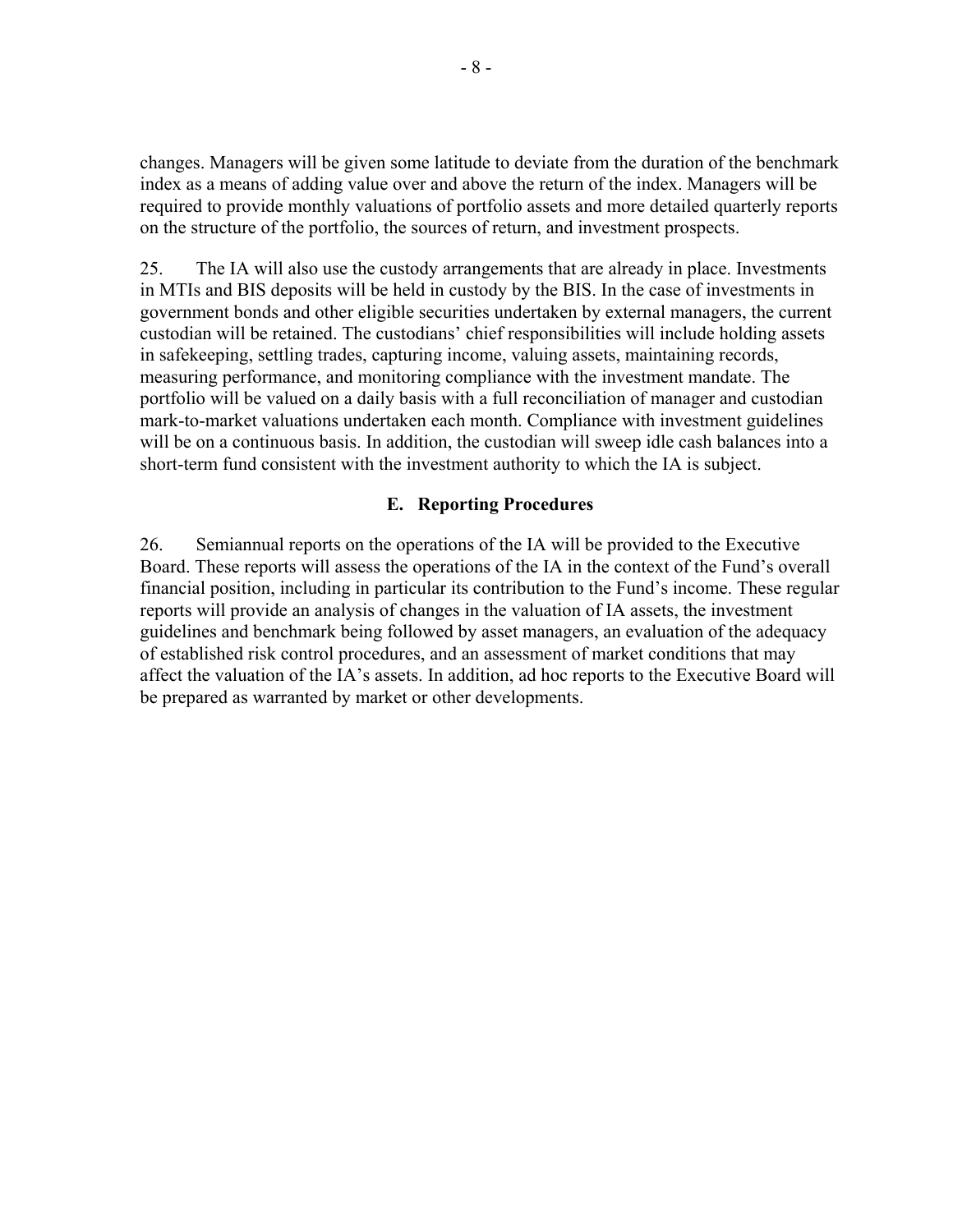#### **IV. PROPOSED DECISIONS**

27. Three decisions are proposed for adoption by the Executive Board. Decision 1, which may be adopted by a majority of the votes cast, establishes the IA. Decision 2 adopts the rules and regulations for administration of the IA set out in Annex I, and may be adopted by a 70 percent majority of the total voting power. Decision 3, which may be adopted by a 70 percent majority of the total voting power, provides for the transfer of currencies from the GRA to the IA.

#### **Decision No. 1**

#### **Establishment of the Investment Account**

1. The Fund hereby establishes within the General Department an Investment Account as provided for in Article XII, Section 6(f)(i).

2. The assets of the Investment Account shall be kept separately from the other accounts of the General Department.

#### **Decision No. 2**

### **Adoption of Rules and Regulations for the Investment Account**

1. Pursuant to Article XII, Section  $6(f)(vi)$ , the Fund adopts the Rules and Regulations for administration of the Investment Account that are set forth in Annex I of EBS/06/57 (4/17/2006).

#### **Decision No. 3**

# **Transfer of Currencies to the Investment Account**

1. Pursuant to Article XII, Section 6(f)(ii), the Fund shall transfer from the General Resources Account to the Investment Account established pursuant to Decision No. 13710-(06/40) IA [Decision 1 above] currencies in an amount equivalent to the amount of the Fund's general and special reserves at April 30, 2006. This transfer of currencies to the Investment Account shall be effected in the context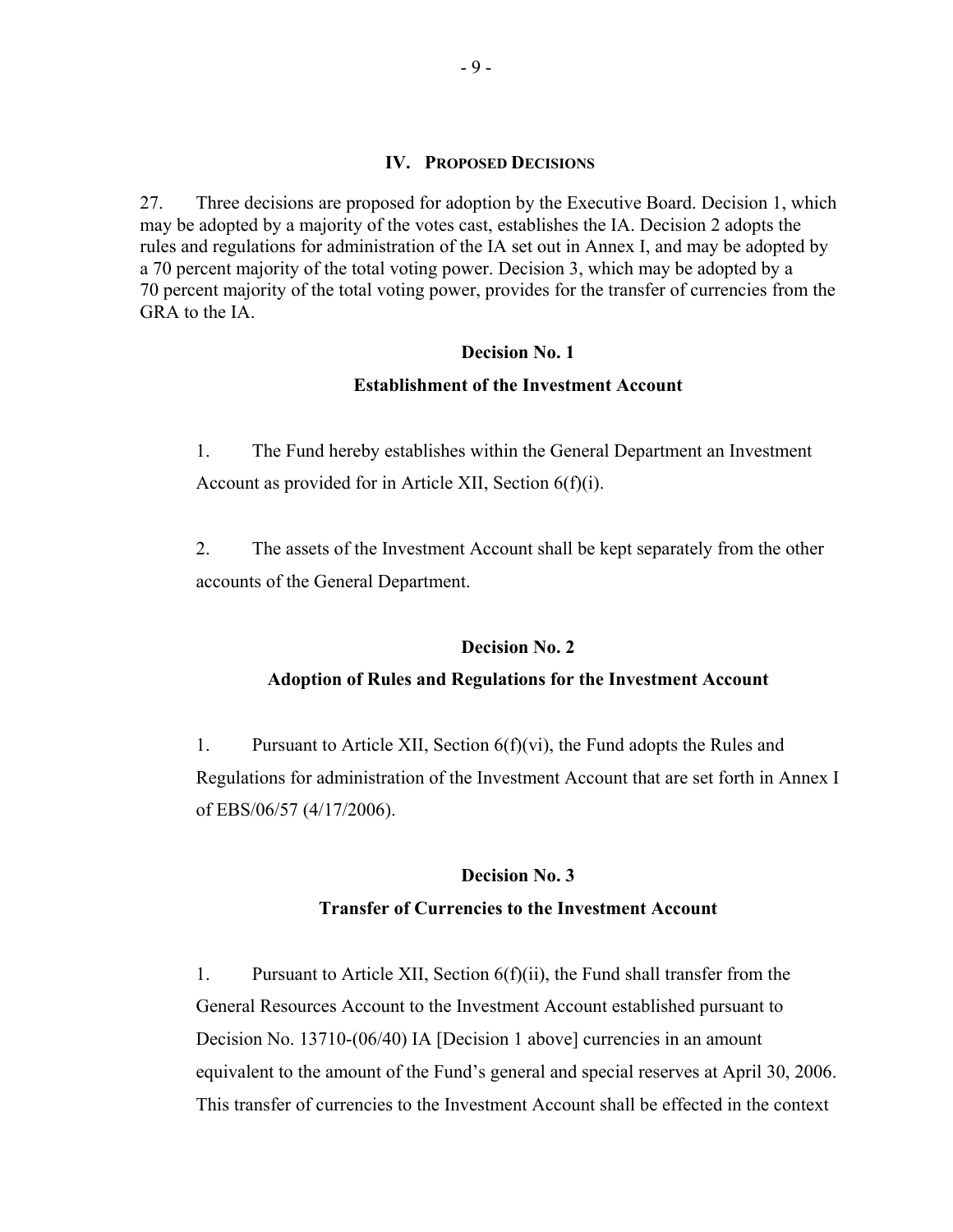of the Financial Transactions Plan for the quarterly period March through May 2006 and June through August 2006.

2. The currencies transferred to the Investment Account pursuant to this decision shall be used for immediate investment in accordance with the provisions of Article XII, Section 6(f), and in accordance with the Rules and Regulations for administration of the Investment Account adopted pursuant to Decision No. 13711- (06/40) [Decision 2 above].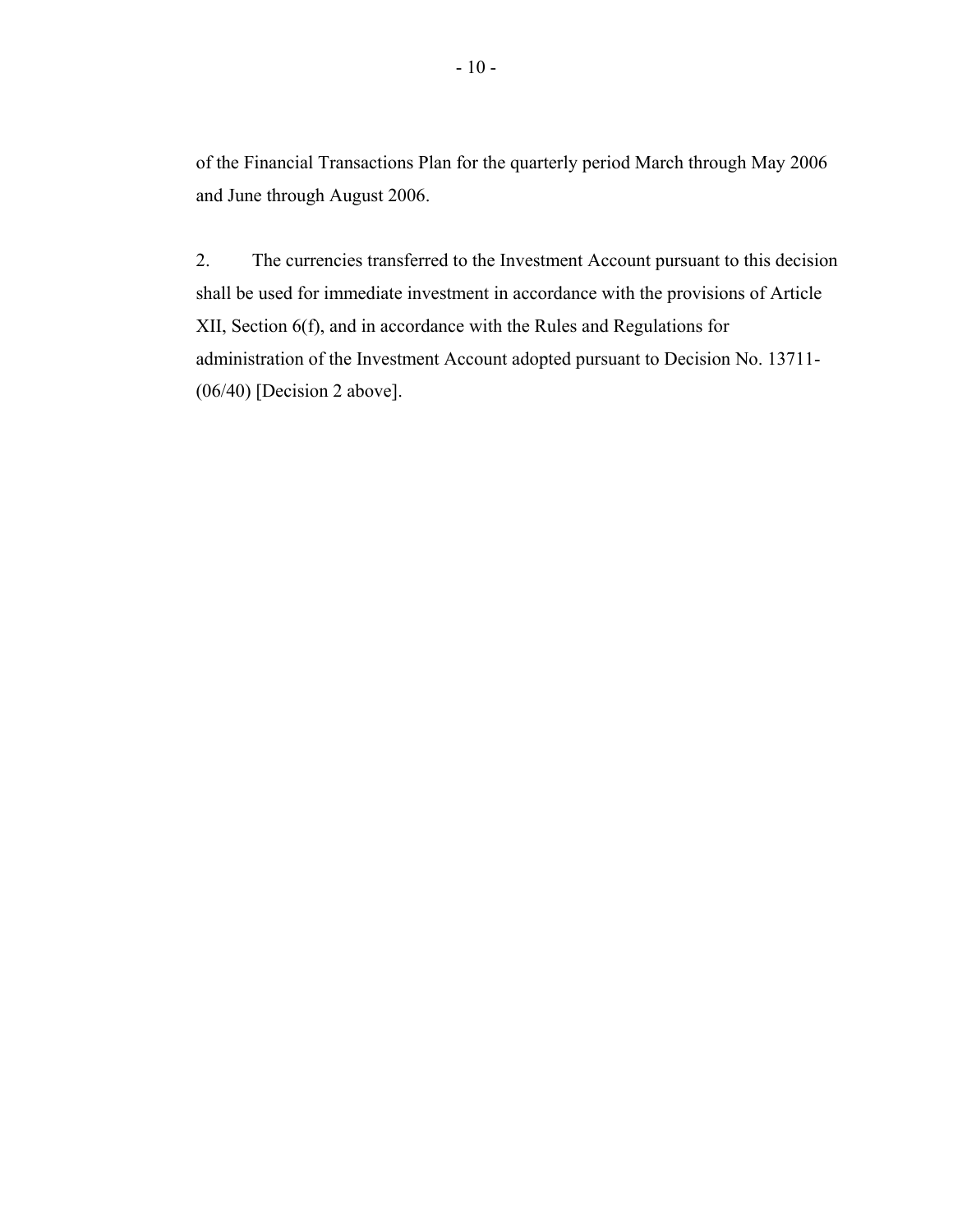# **Rules and Regulations for Administration of the Investment Account (IA)**

# **Objective of the Investment Account**

1. The objective of the IA is to provide a vehicle for the investment of a part of the Fund's assets so as to generate income that may be used to help meet the expenses of conducting the business of the Fund.

# **Sources of Investment Account Assets**

2. The IA will be funded initially through the transfer of currencies from the GRA in an amount equivalent to the total amount of the Fund's general and special reserves at the time of the decision authorizing the transfer. In addition, and subject to paragraph 3 below, the IA may retain or invest the income from its investments, and may also reinvest the proceeds of assets that mature or that it sells.

# **Uses of Investment Account Income**

3. The IA's income from investment may be invested, retained in the IA, or used to meet the expenses of conducting the business of the Fund. The Fund will decide on the use of the IA's income for each financial year, including whether any portion of such income should be transferred to the GRA for use in meeting the expenses of conducting the business of the Fund.

# **Termination or Reduction of the Investment Account**

4. The IA shall be terminated in the event of liquidation of the Fund and may be terminated, or the amount of the currency transferred to the IA may be reduced, prior to liquidation of the Fund by a 70 percent majority of the total voting power. The procedures specified in Article XII, Sections 6(f) (vii), (viii) and (ix) will apply in the event of the termination of the IA or a reduction in its assets.

# **Guidelines for Investing Investment Account Assets**

# *Investment Objective*

5. The investment objective of the IA is to achieve investment returns that exceed the SDR interest rate over time while minimizing the frequency and extent of negative returns and underperformance over a 12-month investment horizon. Achieving this objective would help diversify the sources and increase the level of the Fund's income, thereby strengthening its finances over time.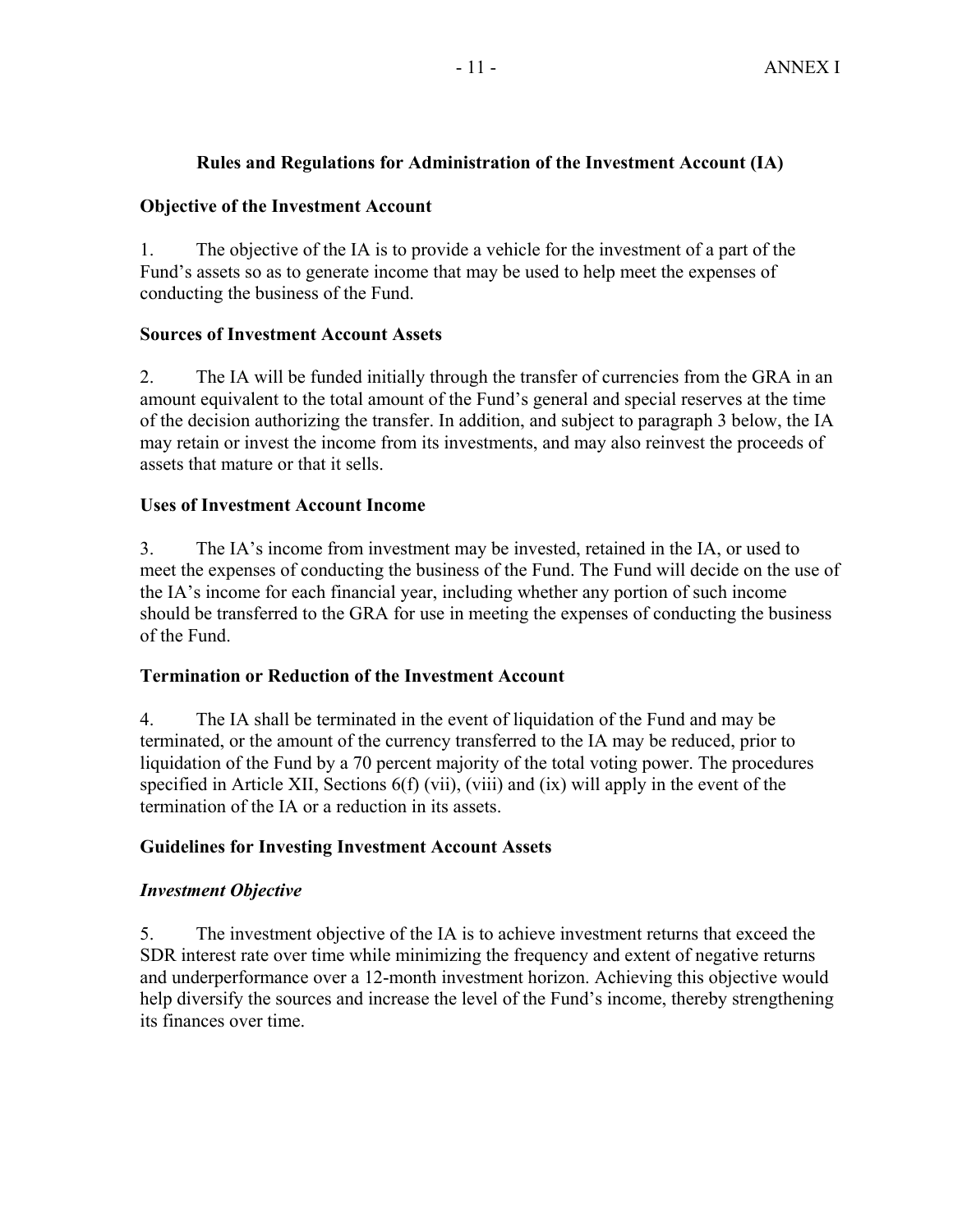# *Eligible Investments*

6. The assets of the IA may be invested only as specified in Article XII, Section 6(f) (iii) of the Fund's Articles of Agreement. Accordingly:

• A member's currency held in the IA may be invested only in marketable obligations of that member or in marketable obligations of international financial organizations, provided that the IA may invest only in obligations denominated in special drawing rights (SDRs) or in the currency used for investment.

Marketable obligations of a member shall include the obligations of its central bank and official agencies. Marketable obligations of international financial organizations shall include without limitation SDR-denominated deposits with the Bank for International Settlements.

- The IA's investment in the instruments specified above may only be made directly in the cash markets. Derivative securities—including forwards, futures, options and swaps—may not be used to establish or hedge positions in eligible investments.
- Only long positions may be established in eligible investments. Short selling or any form of leverage is not permitted.

7. The IA's portfolio will be limited to eligible investments, as described above, that are denominated in SDRs or in the currencies included in the SDR basket. No investment shall be made without the concurrence of the member whose currency is used to make the investment.

# *Supervision of the Investment Account's Investment Activities*

8. The Managing Director will provide for the supervision of the IA's investment activities. Such supervision will include negotiating agreements with external investment managers and with custodial agents; ensuring that the IA's investment and other activities conform with the relevant provisions of the Fund's Articles of Agreement and with these rules and regulations; establishing investment benchmarks and guidelines for investment managers; placing investments in eligible BIS deposits and in the BIS' Medium-Term Instruments (MTIs); monitoring the structure and evaluating the performance of the IA's assets; supervising the management of the IA's assets, including the hiring and firing of external investment managers and assessing their performance; supervising the custodial arrangements for IA assets; adjusting the allocation of the portfolio in response to market conditions and the Fund's financing needs; and preparing regular reports to the Executive Board on the investment activities of the IA.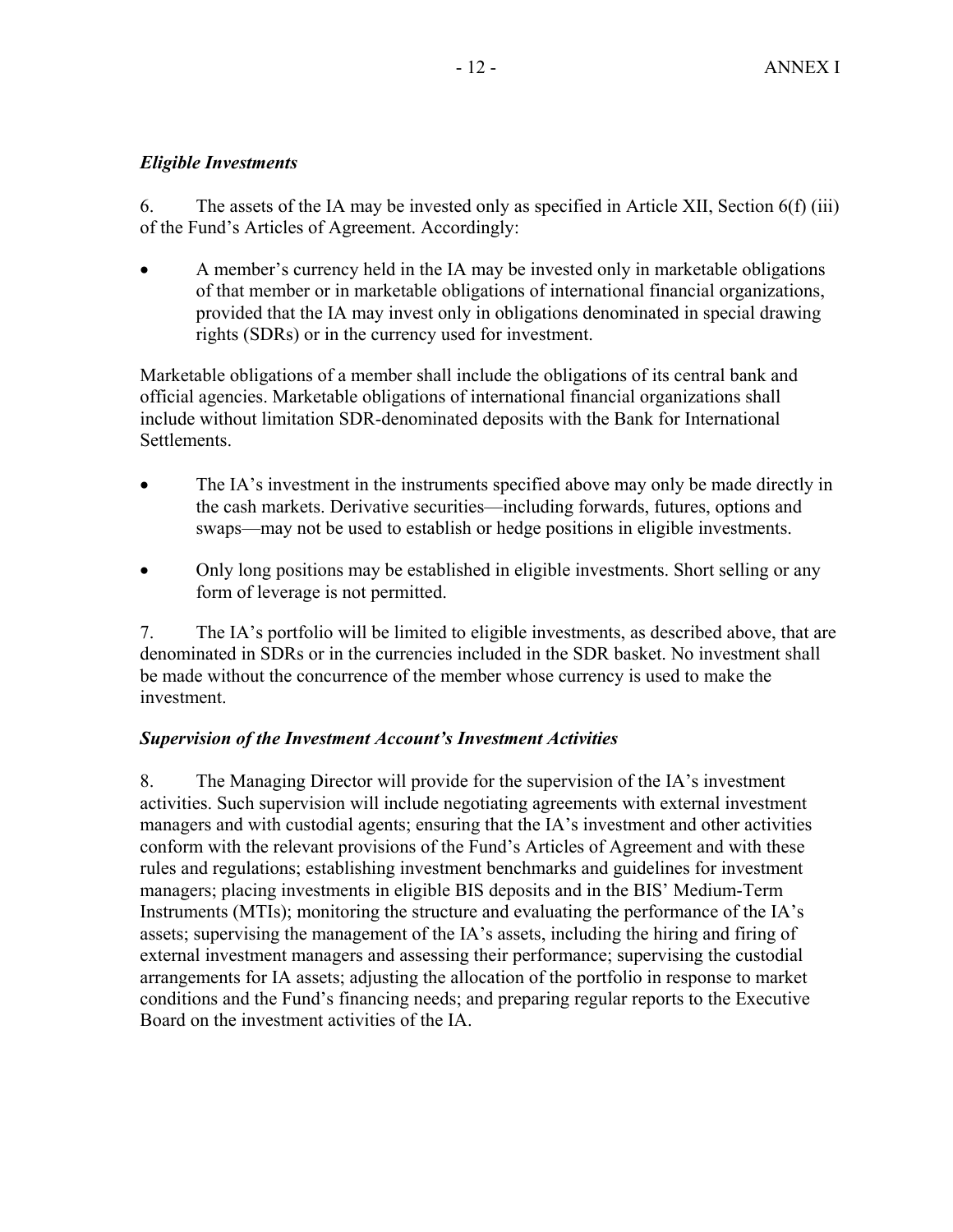# *Custody Arrangements*

9. The assets of the IA may be held in safekeeping by one or more custodian banks. The custodian(s) will hold the assets of the IA in safekeeping, periodically value the assets held, and hold and invest short-term residual cash balances.

# *Risk Controls*

10. In keeping with the IA's investment objective, the Managing Director will establish specific risk control procedures and put in place a mechanism to monitor their observance by asset managers. The investment guidelines and benchmarks established for asset managers will set explicit limits for the exposure to interest rate, foreign exchange, liquidity, credit and operational risks.

# *Reporting Requirements*

11. The Managing Director will provide semi-annual reports to the Executive Board on the operations and investment activities of the IA. These reports will analyze the operations of the IA in the context of the Fund's overall financial position and income, including in particular an assessment of the appropriate size of the IA and the disposition of its assets and earnings. These reports will include an analysis of changes in the valuation of IA assets, the investment guidelines and benchmark being followed by asset managers, a discussion of the applicable controls and evaluation of the adequacy of established risk control procedures, and an assessment of market conditions that may affect the valuation of the IA's assets. Ad hoc reports will be prepared as warranted by market or other developments. The assets of the IA will be audited by the Fund's external auditors and included in the Fund's financial **statements**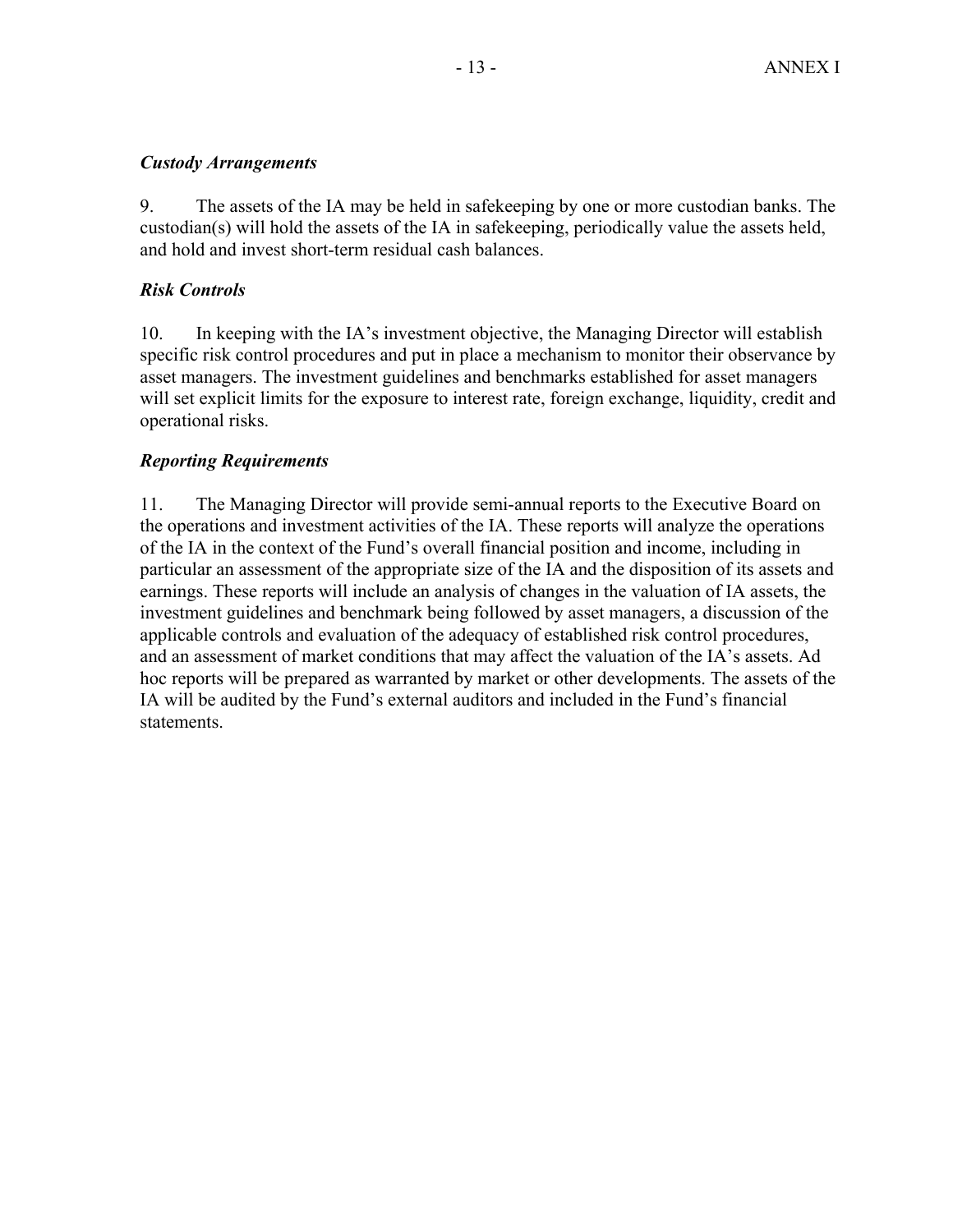### **Consideration of Alternative Investment Strategies**

#### **A. Introduction**

The investment objective of the IA is to broaden the sources of Fund income while minimizing the risk of loss and underperformance over a one-year horizon. Given the IA's investment authority, the main tool to achieve this objective is the duration decision, although there is also some scope to invest in credit spread instruments.

This annex updates the analysis of past risk and return characteristics of SDR-denominated bond portfolios of various maturities to assess which maturity range offers the opportunity to earn more than the SDR interest rate in most market conditions.<sup>1</sup> The analysis includes a value at risk (VaR) assessment as well as stress tests considering past periods in which fixed income investments have performed poorly (Section B). The implications of the current level and volatility of yields for prospective returns are also considered to help gauge the range of outcomes that can be expected from various investment strategies (Section C). The diversification and yield benefits offered by the MTIs issued by the BIS are analyzed to judge the appropriate weight of such instruments in the portfolio (Section D). The main conclusions of the analysis, and the investment strategy and the performance benchmark selected for the IA, are presented in Section E.

The analysis confirms the expectation that investing in bond portfolios with maturities above the three-month SDR interest rate has generated higher returns over most past periods. Among the range of portfolio maturities considered, the historical returns of the 1–3 year and 1–5 year benchmarks—with average durations of about 2 and 2½ years, respectively appear to offer an attractive trade-off between risk and return. The risk of negative returns from either benchmark over a 12-month horizon is quite low. The 1–3 year benchmark is widely adopted by sovereign reserve asset managers.

However, care should be taken when using past performance to form expectations for prospective returns. Current bond yields and bond volatility are below their respective longterm averages and the current tightening of monetary conditions by central banks in SDR markets can detract from short-term returns. Accordingly, this annex also highlights the frequency and magnitude of past underperformance as well as the risk of shortfall over the next year.

<sup>&</sup>lt;sup>1</sup> The total local currency return of Merrill Lynch government bond indices weighted to replicate the currency composition of the SDR basket were used to construct SDR benchmark indices with maturities of 1–3, 1–5, 3–5, 5–7, and 7–10 years. The long-term analysis covers the 16-year period of 1989–February 2006, with the start date determined by that of the indices.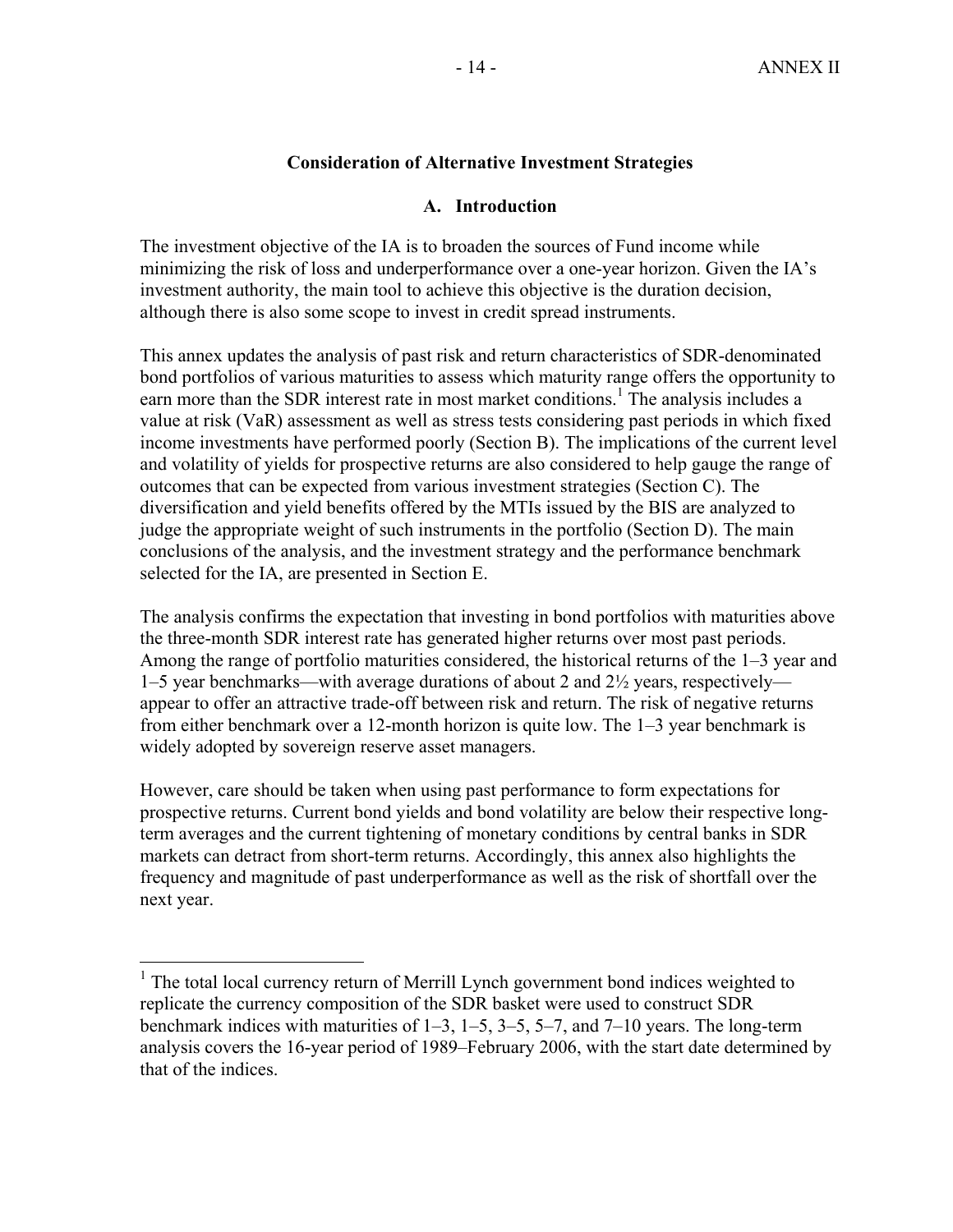### **B. Historical Risk and Return Characteristics of SDR Bond Portfolios**

#### **Absolute return and volatility**

With an upward sloping yield curve, extending the maturity of a bond portfolio can increase its average annual return, but also broaden the dispersion of those returns. The increase in average return reflects the term premium typically embedded in government yield curves, while the increased volatility associated with maturity extension reflects the higher sensitivity of the price of longer duration bonds to changes in market interest rates.

Historical observation shows that, over time, longer duration bond portfolios tend to generate higher cumulative returns than those with shorter durations (Figure 1).



Sources: Merrill Lynch and IMF staff calculations

However, the variability of returns of longer duration bond portfolios is higher, necessitating a judgment on the acceptable trade-off between risk, as measured by return volatility, and return. The past trade-off between risk and return for various portfolios is illustrated in Figure 2, and a picture of the probability distribution of monthly returns based on historical observations over the past 16 years is provided in Figure 3. As expected, longer duration portfolios are characterized by a wider distribution reflecting the higher standard deviation of returns.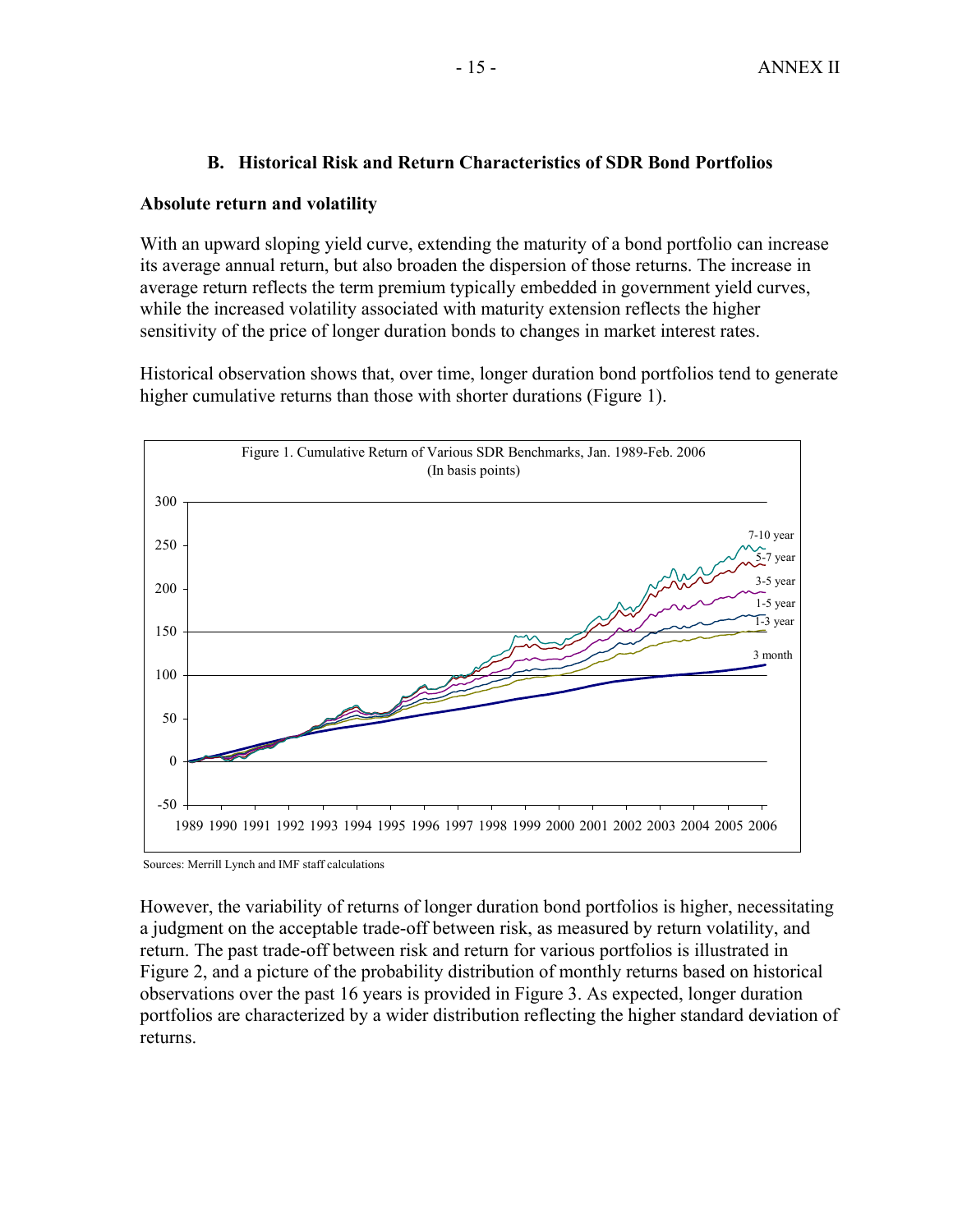

Sources: Merrill Lynch and IMF staff calculations



Sources: Merrill Lynch and IMF staff calculations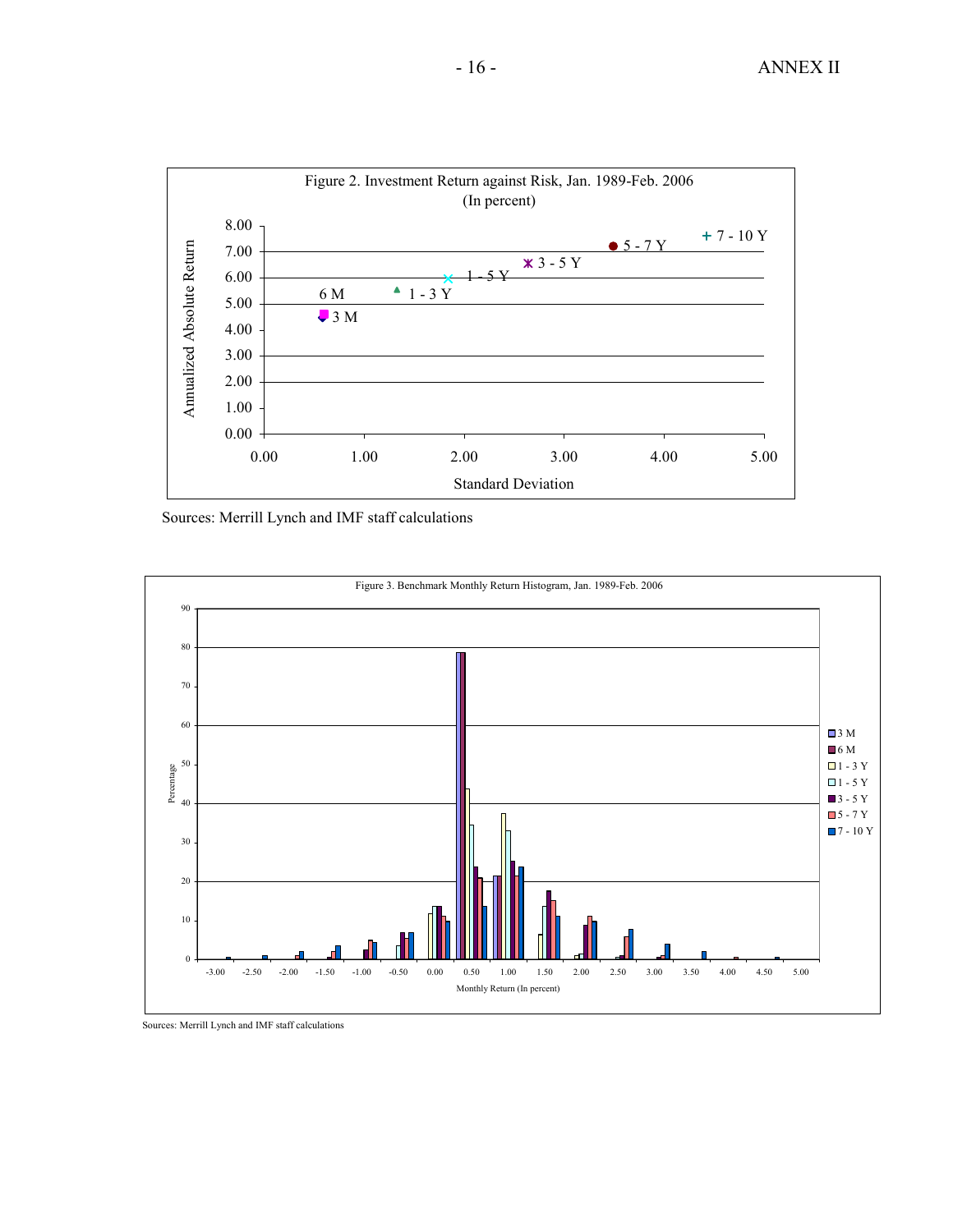#### **Past performance relative to the three-month SDR rate**

Since 1989, each of the bond portfolios under review has outperformed the three-month SDR interest rate (Figure 4). The average annual excess return increased with maturity, ranging from 0.10 percent for the six-month portfolio to 3.30 percent for the 7–10 year portfolio during 1989–2006.

Intermediate and longer-term portfolios have also provided superior risk-adjusted returns than short-term rates (Figure 5). The  $1-3$  year and  $1-5$  year portfolios exhibit significantly higher Sharpe ratios<sup>2</sup> than the six-month SDR rate.



Sources: Merrill Lynch and IMF staff calculations

#### **Frequency and extent of negative returns and underperformance**

Periods of rising interest rates have led to a greater variability of bond portfolio returns for longer duration portfolios and to a number of periods of underperformance relative to the SDR interest rate as well as negative returns (Appendix Table 1).

However, portfolios with a maturity of 1–5 years or lower have not experienced negative returns in any rolling one-year period since 1989, as their incremental yield was sufficient to compensate for the price movements they experienced. Longer maturity portfolios experienced periods of negative returns, with the frequency and magnitude of losses increasing with duration.

<sup>&</sup>lt;sup>2</sup> The Sharpe ratio measures the incremental return over the three-month SDR rate as a percent of the standard deviation of returns.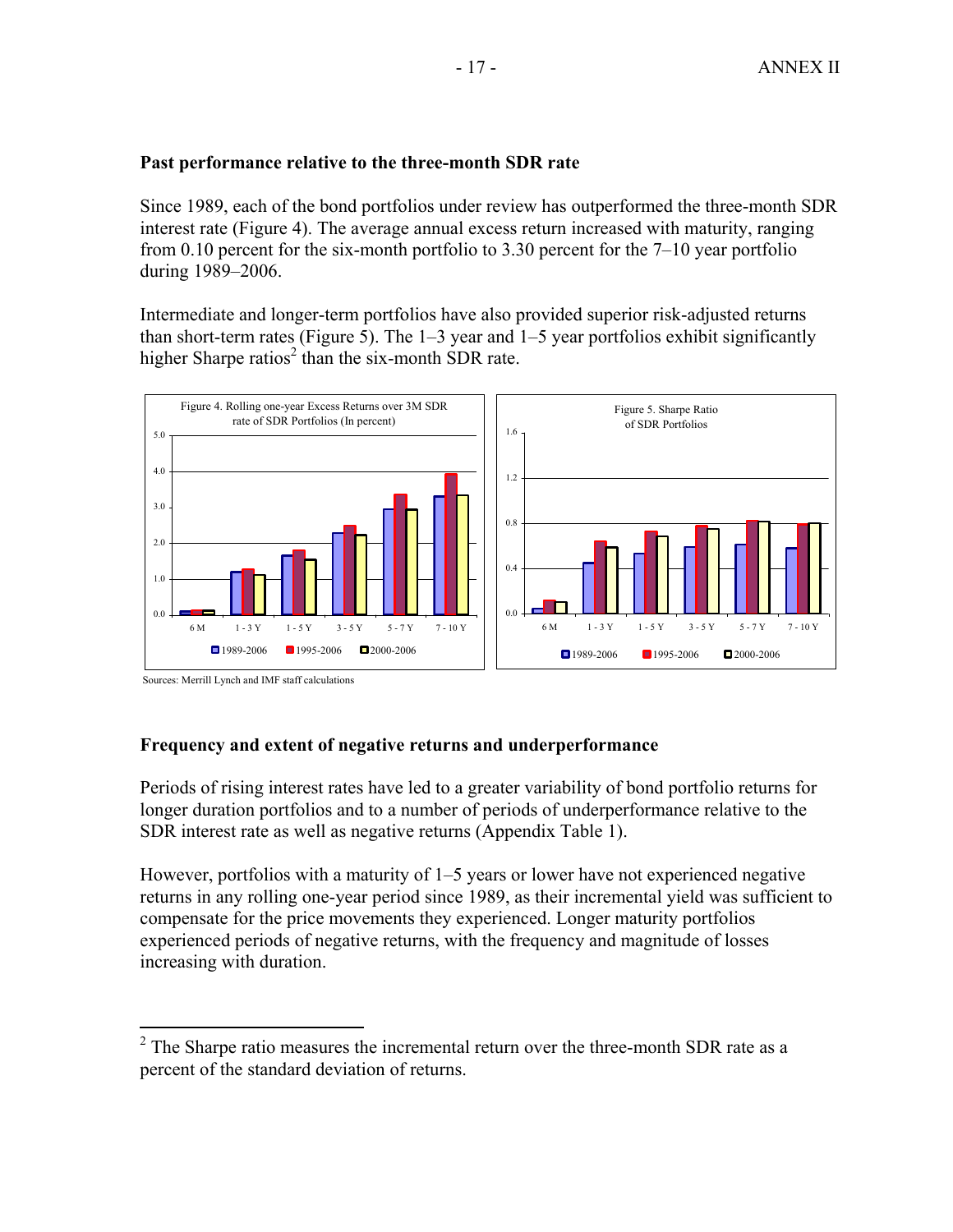The return on the various bond portfolios fell short of the three-month SDR interest rate in about 23 to 28 percent of the rolling one-year horizons during January 1989–February 2006. While the frequency of underperformance was very similar across portfolio maturities, the magnitude of underperformance increased with maturity. Periods of underperformance occurred when yield curves were inverted, and during episodes of monetary policy tightening.

### **Episodes of monetary policy tightening**

Tightening cycles typically detract from absolute and relative bond portfolio performance as the yield increases boost the return on short-term investments while triggering losses on longer maturity bonds. Nonetheless, portfolios with a maturity of up to 1–5 years have generated positive returns during past monetary tightening episodes (Appendix Table 2). In contrast, portfolios with longer maturities experienced negative returns during tightening cycles, especially during 1994–95 when the pace and extent of the increase in the U.S. Fed funds rate was much higher than expected.

### **Value-at-risk and stress test**

A value-at-risk (VaR) analysis based on historical observation of the level of yields since January 1989 confirms that portfolios with an average duration of two to three years are likely to preserve their capital most of the time. This analysis, based on the distribution of returns over that period, was undertaken to estimate the risk and magnitude of loss over a one-year horizon assuming an initial portfolio value of SDR 1 billion (Table 1). Separate confidence intervals of 95 percent and 99 percent are used.

| Portfolio | Average | Standard     |                | Confidence level     |
|-----------|---------|--------------|----------------|----------------------|
|           | Return  | Deviation    | 95%            | 99%                  |
|           |         | (In percent) |                | (In millions of SDR) |
| 6 M       | 4.54    | 2.05         | 12             | $-2$                 |
| $1 - 3Y$  | 5.68    | 2.66         | 13             | $-5$                 |
| $1 - 5Y$  | 6.15    | 3.12         | 10             | -11                  |
| $3 - 5Y$  | 6.81    | 3.87         | $\overline{4}$ | $-22$                |
| $7 - 10Y$ | 7.86    | 5.70         | $-15$          | -54                  |

| Table 1. Annual VaR by Historical Performance, 1989-2006 |  |
|----------------------------------------------------------|--|
| (Capital of SDR 1 billion)                               |  |

Sources: Merrill Lynch and IMF staff calculations

Using this approach, it is estimated that there is a 1 percent chance that in any year the  $1-3$ year portfolio of SDR 1 billion could lose more than SDR 5 million (0.5 percent of its value).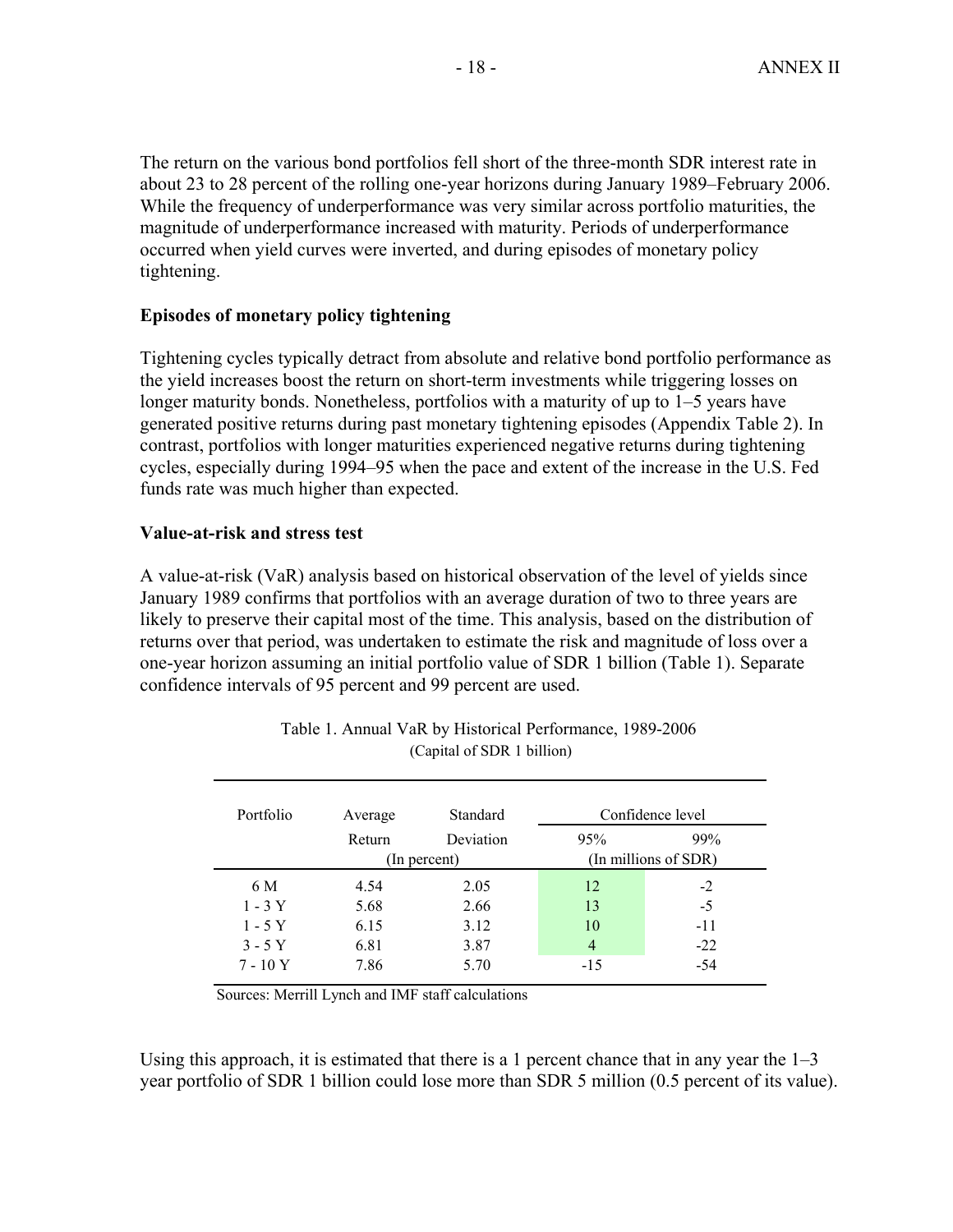A stress test based on a one and two standard deviation increase in two-year government yields over the period 1992–2006 was also performed. For a one standard deviation shock occurring at the start of the period, the 1–3 year portfolio would initially lose SDR 23 million, or 2.27 percent of its value, but would still generate 1.6 percent in annualized return if the investment is carried over a period of 12 months (Table 2).

| Table 2. Stress Test on Selected Benchmarks in SDR                              |
|---------------------------------------------------------------------------------|
| Instantaneous Average Capital Loss and Expected Annualized Return over One Year |
| For a Capital of SDR 1 billion                                                  |

(In percent)

|                                                                 | Portfolio  |            |
|-----------------------------------------------------------------|------------|------------|
|                                                                 | $1-3$ year | $1-5$ year |
|                                                                 |            |            |
| Instantaneous average return                                    | 3.71       | 3.77       |
| Average duration                                                | 17         | 2.5        |
| 1/ Expected Annualized Return with a 1 Standard Deviation shock | 1.60       | 0.63       |
| Instantaneous capital loss (in SDR millions)                    | $-23$      | $-33$      |
| Capital loss in percentage of portfolio's size                  | $-2.3$     | $-3.3$     |
| 2/ Expected Annualized Return with a 2 Standard Deviation shock | $-0.62$    | $-2.64$    |
| Instantaneous capital loss (in SDR millions)                    | $-45$      | $-67$      |
| Capital loss in percentage of portfolio's size                  | $-4.5$     | $-6.7$     |

Sources : Bloomberg data and IMF staff calculation.

Note: Standard deviation is calculated on daily return of relevant government benchmarks since January 1, 1992 in 1/ and 2/.

#### **Impact of changes in the investment horizon**

The foregoing analysis is based on a standard one-year investment horizon. The frequency of negative returns and underperformance declines with the length of the investment horizon because the longer the portfolio is held, the more likely it is that interest income will compensate for capital losses. Consideration of both shorter horizons—to illustrate intra-year return variability that might be reflected in quarterly or semiannual investment reports—and longer horizons highlights the relatively low risk of persistent negative absolute returns and of returns that fall short of the SDR interest rate.

The 1–3 year portfolio has generated negative returns in 3 percent of the rolling 3-month periods between January 1989–February 2006 but did not generate a negative performance in any of the rolling six-month periods (Table 3). As noted above, this portfolio did not experience a loss over any one-year horizon. No portfolio experienced a loss in any rolling two-year period.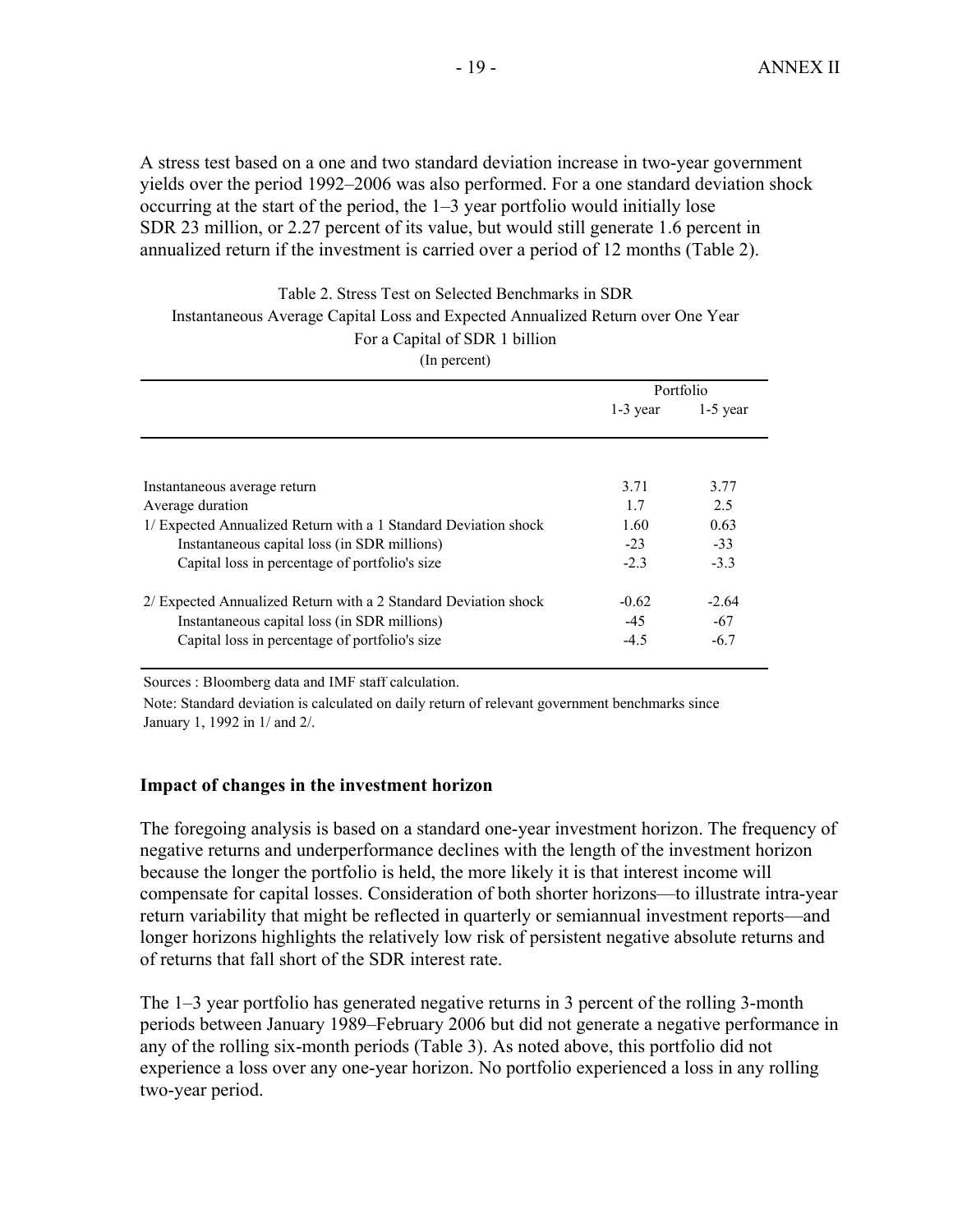|           |       |       |       |       | Horizon |       |       |       |
|-----------|-------|-------|-------|-------|---------|-------|-------|-------|
| Portfolio | 3 M   | 6 M   | 1 Y   | 2Y    | 3Y      | 5 Y   | 7 Y   | 10 Y  |
| 3 M       | $0\%$ | $0\%$ | $0\%$ | $0\%$ | $0\%$   | $0\%$ | $0\%$ | $0\%$ |
| 6 M       | $0\%$ | $0\%$ | $0\%$ | $0\%$ | $0\%$   | $0\%$ | $0\%$ | $0\%$ |
| $1 - 3Y$  | 3%    | $0\%$ | $0\%$ | $0\%$ | $0\%$   | $0\%$ | $0\%$ | $0\%$ |
| $1 - 5Y$  | 8%    | $2\%$ | $0\%$ | $0\%$ | $0\%$   | $0\%$ | $0\%$ | $0\%$ |
| $3 - 5Y$  | 15%   | 10%   | 3%    | $0\%$ | $0\%$   | $0\%$ | $0\%$ | $0\%$ |
| $5 - 7Y$  | 18%   | 15%   | 8%    | $0\%$ | $0\%$   | $0\%$ | $0\%$ | $0\%$ |
| $7 - 10Y$ | 22%   | 18%   | 11%   | $0\%$ | $0\%$   | $0\%$ | $0\%$ | $0\%$ |
|           |       |       |       |       |         |       |       |       |

(In percent of total) Table 3. Frequency of Negative Returns of SDR Portfolios over Various Horizons, 1989-2006 1/

Sources: Merrill Lynch and IMF staff calculations

1/ Data as of 2/28/2006.

Over shorter periods, the frequency of underperformance for the bond portfolios increased, with the bond portfolios underperforming the SDR interest rate in about 30 percent of the rolling semiannual periods and about 37 percent of rolling quarterly periods (Table 4). However, over longer investment horizons, bond portfolios outperformed the SDR interest rate, while the six-month interest rate lagged.

|           |     |     |     |     | Horizon |       |       |       |
|-----------|-----|-----|-----|-----|---------|-------|-------|-------|
| Portfolio | 3 M | 6 M | 1 Y | 2Y  | 3 Y     | 5 Y   | 7 Y   | 10 Y  |
| 6 M       | 30% | 31% | 26% | 20% | $5\%$   | $1\%$ | $0\%$ | $0\%$ |
| $1 - 3Y$  | 36% | 30% | 24% | 9%  | $1\%$   | $0\%$ | $0\%$ | $0\%$ |
| $1 - 5Y$  | 37% | 31% | 24% | 9%  | $1\%$   | $0\%$ | $0\%$ | $0\%$ |
| $3 - 5Y$  | 37% | 31% | 23% | 10% | $0\%$   | $0\%$ | $0\%$ | $0\%$ |
| $5 - 7Y$  | 38% | 29% | 21% | 10% | $0\%$   | $0\%$ | $0\%$ | $0\%$ |
| $7 - 10Y$ | 37% | 30% | 21% | 14% | $1\%$   | $0\%$ | $0\%$ | 0%    |

#### of SDR Portfolios over Various Horizons, 1989-2006 1/ (In percent of total) Table 4. Frequency of Underperformance Against the 3-month SDR Rate

Sources: Merrill Lynch and IMF staff calculations

1/ Data as of 2/28/2006.

# **C. The Current Interest Rate Environment and Prospective Returns**

The foregoing analysis considered the range of outcomes suggested by historical data. It sought to put the long-run average performance of bond portfolios in perspective by undertaking a VaR analysis and stress tests, and highlighting the performance of bond portfolios during past tightening cycles. This section considers the implications of the current interest rate environment for prospective returns. This environment is characterized by four noteworthy features.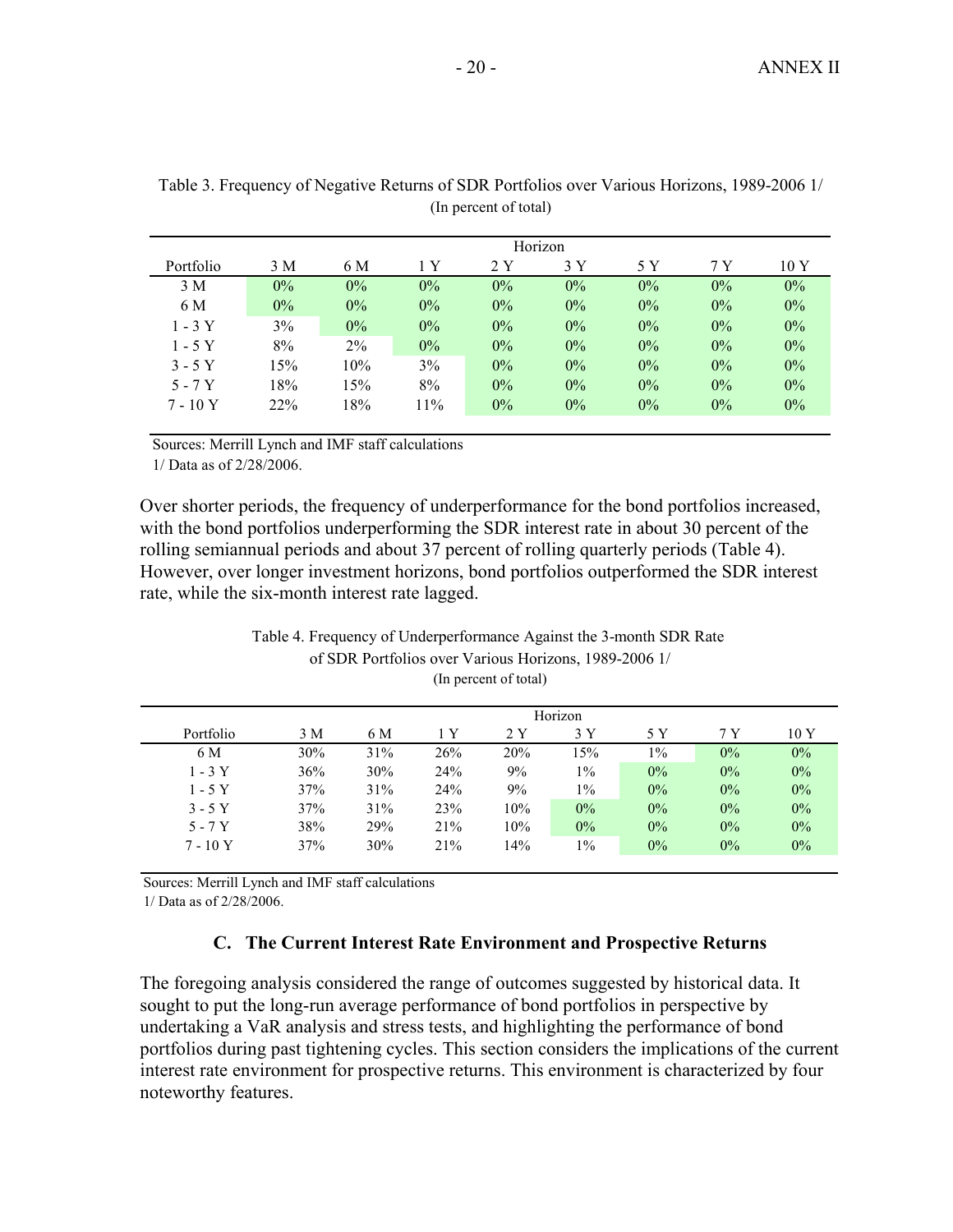• Although yields have increased since their trough in mid-2003, they remain below their 1989–2006 averages. As a result, prospective coupon income is likely to be lower than the historical analysis suggests, and longer maturity bonds are susceptible to loss if yields revert to their long-term mean. Current yield volatilities are also below their 1989–2006 averages (Table 5).

|                       |              | Yield (in percent)        |              |                          |            | Volatility (in basis points) |            |                          |
|-----------------------|--------------|---------------------------|--------------|--------------------------|------------|------------------------------|------------|--------------------------|
|                       |              | Jan 1989-Feb 2006 Average |              | Current Feb-06           |            | Jan 1989-Feb 2006 Average    |            | Current Feb-06           |
| Portfolio             | Yield        | Standard<br>Deviation 1/  | Yield        | Standard<br>Deviation 1/ | Volatility | Standard<br>Deviation        | Volatility | Standard<br>Deviation 1/ |
| $1 - 3Y$<br>$1 - 5Y$  | 4.72<br>4.87 | 1.91<br>1.85              | 3.62<br>3.67 | $-0.58$<br>$-0.65$       | 65<br>67   | 20<br>19                     | 48<br>53   | $-0.81$<br>$-0.76$       |
| $3 - 5Y$              | 5.09         | 1.77                      | 3.71         | $-0.78$                  | 73         | 19                           | 61         | $-0.64$                  |
| $5 - 7Y$<br>$7 - 10Y$ | 5.41<br>5.62 | 1.63<br>1.55              | 4.03<br>3.98 | $-0.85$<br>$-1.06$       | 71<br>68   | 17<br>18                     | 55<br>60   | $-0.88$<br>$-0.43$       |

Table 5. Average and Current Yield and Volatility Levels, 1989-2006

Sources: Merrill Lynch and IMF staff calculations

1/ Current levels expressed in number of standard deviations below the 1989-2005 average.

- The SDR yield curve is relatively flat—and yield curves in the United States and the United Kingdom have been inverted—reflecting a low term premium, and thus provides little income cushion against further increases in interest rates.
- The recent change in the Bank of Japan's monetary policy increases the risk of rising yields on Japanese government bonds, especially given the current very low level of yields.
- Short-term interest rate futures suggest expectations that the United States, whose currency represents 44 percent of the SDR basket, is approaching the end of its tightening cycle. Financial markets currently expect that the tightening cycle will continue gradually in the euro area. Yields in Japan

(In percent) Table 6. Yields Expectations as of March 14, 2006

|           | <b>USD</b> | EUR  | <b>JPY</b> | <b>GBP</b> | <b>SDR</b> |
|-----------|------------|------|------------|------------|------------|
| Weights   | 44         | 34   | 11         | 11         |            |
| Mar- $06$ | 5.05       | 2.99 | 0.22       | 4.53       | 3.76       |
| $Jun-06$  | 5.07       | 3.19 | 0.42       | 4.55       | 3.86       |
| $Sep-06$  | 5.01       | 3.35 | 0.63       | 4.60       | 3.92       |
| $Dec-06$  | 4.94       | 3.43 | 0.83       | 4.66       | 3.94       |
| Mar- $07$ | 4.89       | 3.49 | 0.99       | 4.69       | 3.96       |
| $Jun-07$  | 4.88       | 3.53 | 114        | 4.72       | 3.99       |

Sources: Bloomberg, IMF staff calculations.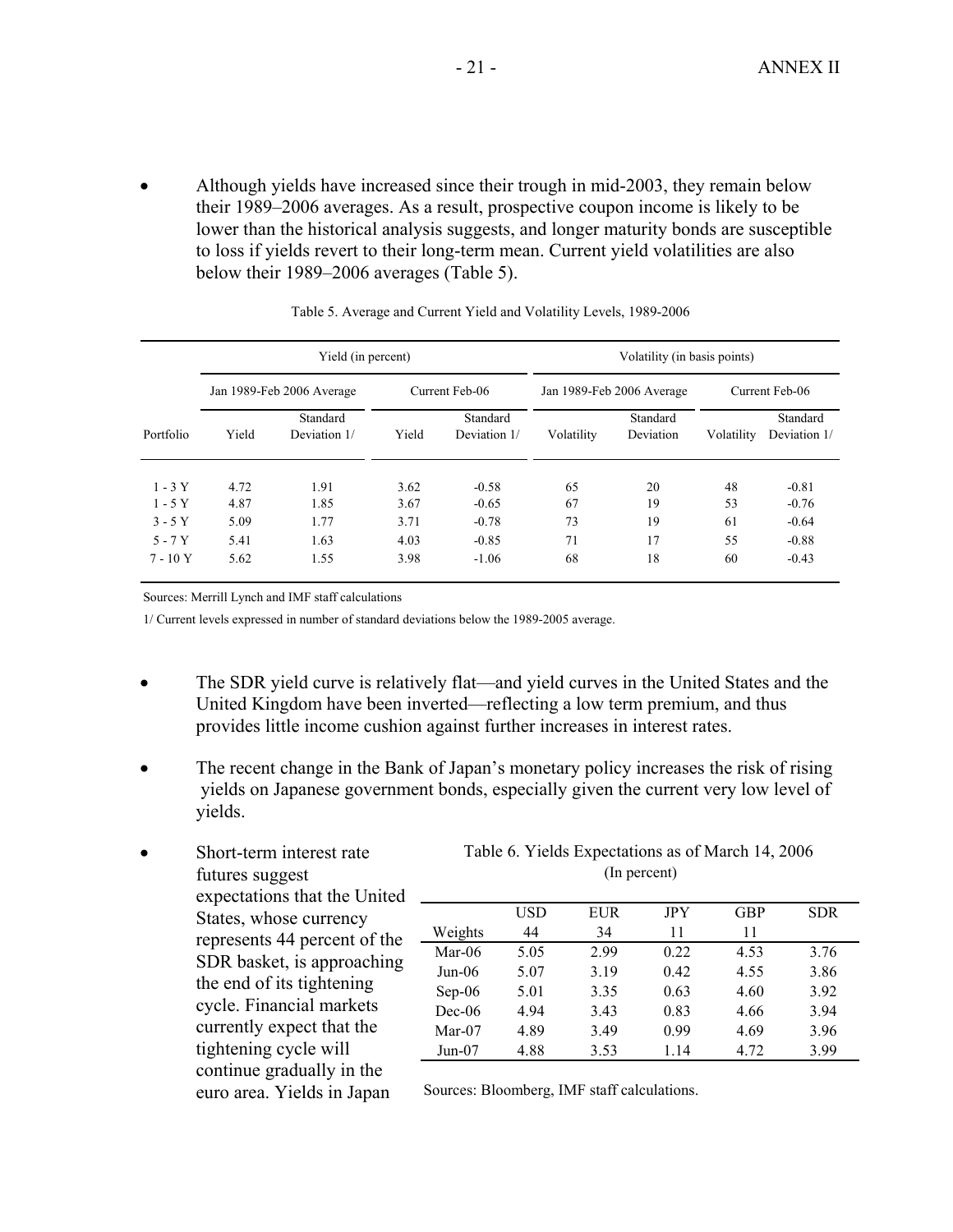are expected to rise from low levels, while futures markets are pricing yields in the United Kingdom to remain little changed. Based on these expectations, the synthetic SDR interest rate is set to increase by about 20 basis points over the next 12 months (Table 6).

#### **Probability of negative returns in the current environment**

Given the expected level and volatility of yields, portfolios with a maturity of up to 1–5 years appear to have a low probability of negative returns.<sup>3</sup> The  $1-3$  year and  $1-5$  year portfolios have a one percent chance, or less, of generating a negative return over the next 12 months (Table 7). $^{4}$  A probability below five percent is typically viewed as consistent with a low risk tolerance (i.e., one-in-twenty chance of loss).

|                                                 |      | 1 - 3 year 1 - 5 year 3 - 5 year |      | $5 - 7$ year | 7 - 10 year |
|-------------------------------------------------|------|----------------------------------|------|--------------|-------------|
| Yield (in percent)                              | 3.71 | 3.77                             | 3.83 | 4.17         | 4.15        |
| Implied Volatility (in bps)                     | 64   | 67                               | 68   | 73           | 70          |
| Probability of negative<br>returns (in percent) | 0.04 | 1.07                             | 5.30 | 12.99        | 19.42       |

Table 7. Probability of Negative Returns of SDR Portfolios over a One Year Horizon

Sources: Merrill Lynch, Bloomberg and IMF staff calculations

The probability of loss has declined significantly in recent quarters, owing to the positive combination of higher yields and low volatility, although there has been a recent pick-up in the latter. The peak ex ante probability of loss (14 percent for the 1–3 year index) was reached during 2002–03 when expected yields were approaching a trough and volatility was relatively high. Since then, the combined effect of higher yields and lower volatility imply very little risk of negative returns on a 1–3 year portfolio (Figures 6 and 7).

<sup>&</sup>lt;sup>3</sup> The probability of loss is calculated by combining the market's expectations of current bond income with the expected dispersion of bond prices, using the implied volatility of oneyear swaptions to measure the expected dispersion of bond prices and forward interest rates to calculate current income.

<sup>&</sup>lt;sup>4</sup> This analysis assumes that yields increase in one shot at the start of the period, a very conservative approach since rates usually rise gradually over time; a more gradual increase in rates would accordingly lower the probability of negative returns. The estimated probability of negative returns is based on an assumed normal distribution. In practice, returns are not normally distributed and display fat tails, as shown in Figure 3.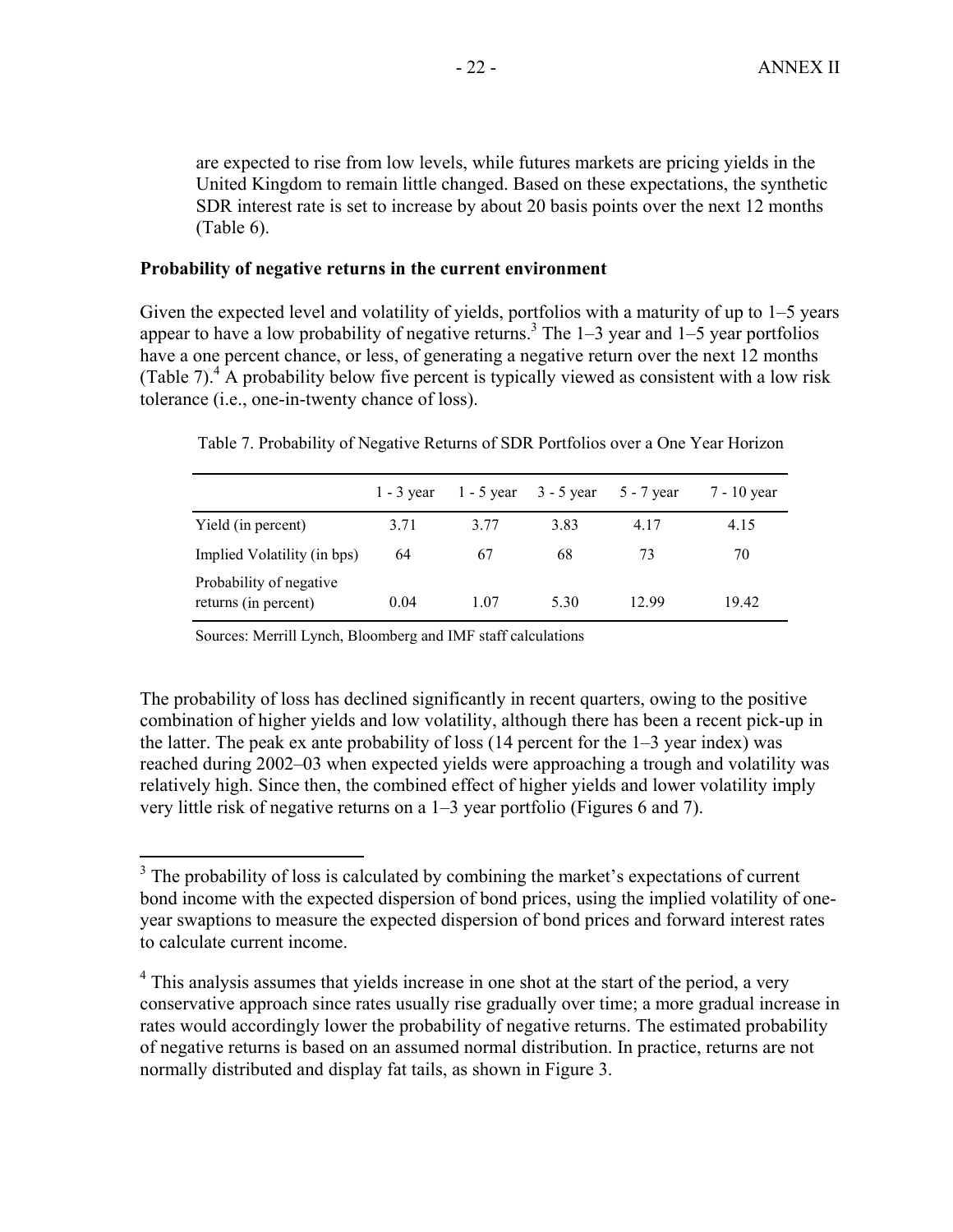

#### **D. Diversification into Medium-Term Instruments**

An MTI is a fixed income security issued by the BIS whose yield is based on swap rates minus a fixed margin.<sup>5</sup> MTIs are a spread product with two sources of return (and risk): the return associated with underlying movements in government bond yields and that arising from the credit spread on MTIs. The additional return offered by the MTIs over government bonds aims at compensating the investor for taking on this small credit risk. MTIs perform relatively better than comparable government bonds when swap spreads narrow and vice versa.

# **Past MTI performance**

During the period of April 2000 to January 2002, some PRGF-HIPC assets were invested in 1–3 year MTIs and generated an annualized excess return of 0.57 percent over the 1–3 year

<sup>&</sup>lt;sup>5</sup> The swap yield curve is based on AA-rated credits.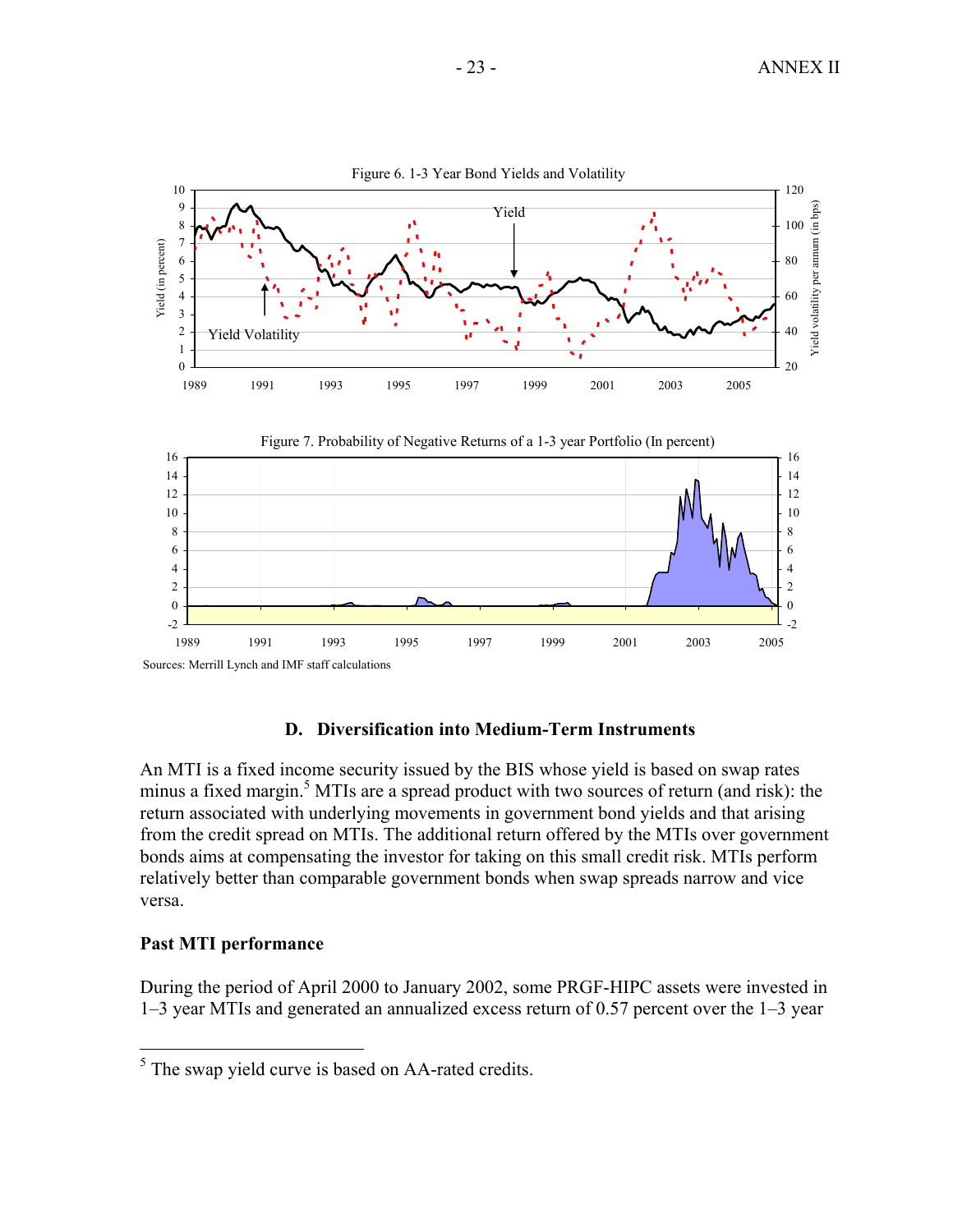government bonds (Table 8). This strong performance was driven by a sharp narrowing of the credit spread (Figure 8). Additionally, the imperfect return correlation between MTIs and the 1–3 year government bond benchmark (with a correlation coefficient of 0.89 during the period under review) brought some diversification gains.

|               | (III)      |           |               |
|---------------|------------|-----------|---------------|
|               | Annualized | Standard  | Risk-adjusted |
|               | Return     | Deviation | Return        |
|               |            |           |               |
| $1 - 3$ Year  | 6.08       | 1.12      | 5.42          |
| <b>MTIs</b>   | 6.65       | 1.28      | 5.20          |
| Excess Return | 0.57       |           |               |
| Correlation   | 0.89       |           |               |

#### (In percent) Table 8. MTIs and Government Bond Performance, April 2000-January 2002 1/

Sources: BIS, Merrill Lynch and IMF staff calculations 1/ Average monthly return



Sources: Merrill Lynch, Bloomberg and IMF staff calculations.

#### **MTIs in the current market environment**

Yield spreads between MTIs and government bonds are broadly in line with their long-term average (Figure 8). Although the yield pick-up is currently at average levels, MTIs appear advantageous in terms of risk-adjusted return (Table 9).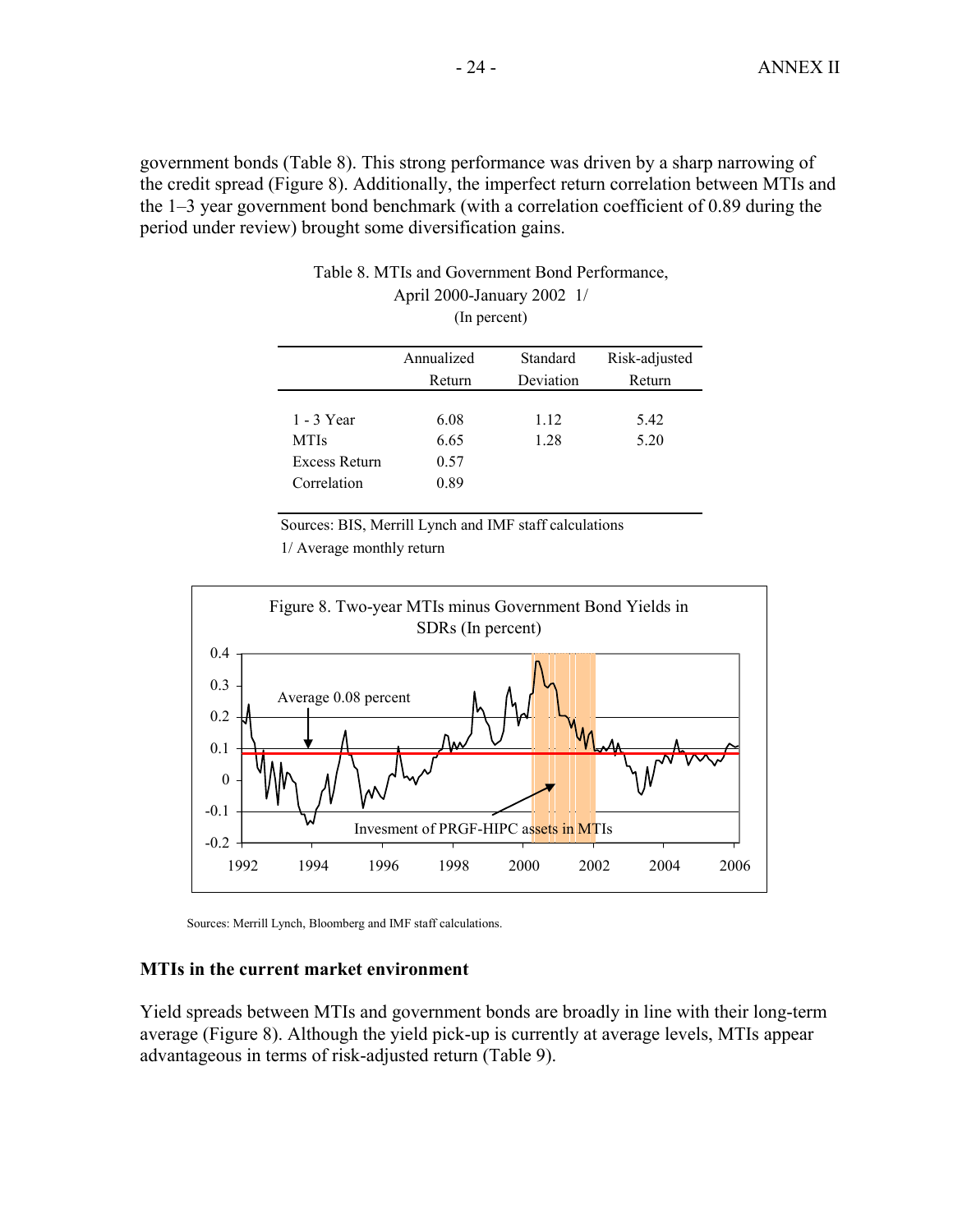|           |                               | Sharpe Ratio | Monthly Return   |
|-----------|-------------------------------|--------------|------------------|
|           |                               | Annualized   | Mean, in percent |
| US dollar |                               |              |                  |
|           | (March 1999-December 2005)    |              |                  |
|           | <b>BIS MTIs</b>               | 0.70         | 0.39             |
|           | US Treasury                   | 0.53         | 0.35             |
| Euro      |                               |              |                  |
|           | (March 2000-December 2005)    |              |                  |
|           | <b>BIS MTIs</b>               | 0.76         | 0.34             |
|           | Germany                       | 0.73         | 0.34             |
|           | France                        | 0.73         | 0.34             |
|           | Italy                         | 0.87         | 0.36             |
|           | Spain                         | 0.80         | 0.35             |
| Sterling  |                               |              |                  |
|           | (November 1999-December 2005) |              |                  |
|           | BIS MTIs                      | 0.68         | 0.54             |
|           | UK Treasury                   | 0.49         | 0.50             |

#### Table 9. Performance of MTIs and Comparable Government Securities in the 1-3 year sector (In percent)

Source : BIS

Note: No data is available for MTIs issued in yen.

#### **E. Conclusions and Recommendations**

During 1989–2006, all of the bond portfolios analyzed generated substantial cumulative excess returns over the three-month SDR rate. The amount of excess return increased with the maturity of the portfolio. However, longer maturity portfolios were also riskier, measured by the volatility of returns.

The bond portfolios tended to generate excess returns more consistently as the investment horizon was extended. Based on a standard one-year investment horizon, the 1–3 year portfolio outperformed the 3-month SDR interest rate in about three quarters of the rolling 12-month periods over the period 1989–2006. This portfolio did not generate negative returns in any rolling 12-month period. However, over shorter (quarterly and semiannual) investment horizons, the frequency of underperformance increased and negative returns were experienced.

Care needs to be taken when using past bond returns to guide expectations for future performance. This is particularly so in the current environment of tightening monetary conditions, relatively low interest rate volatility, and tight credit spreads. Nevertheless, the analysis of the probability of loss over a one-year horizon, given current expectations for yields and yield volatility, suggests that the risk of loss is low on a 1–3 year portfolio. This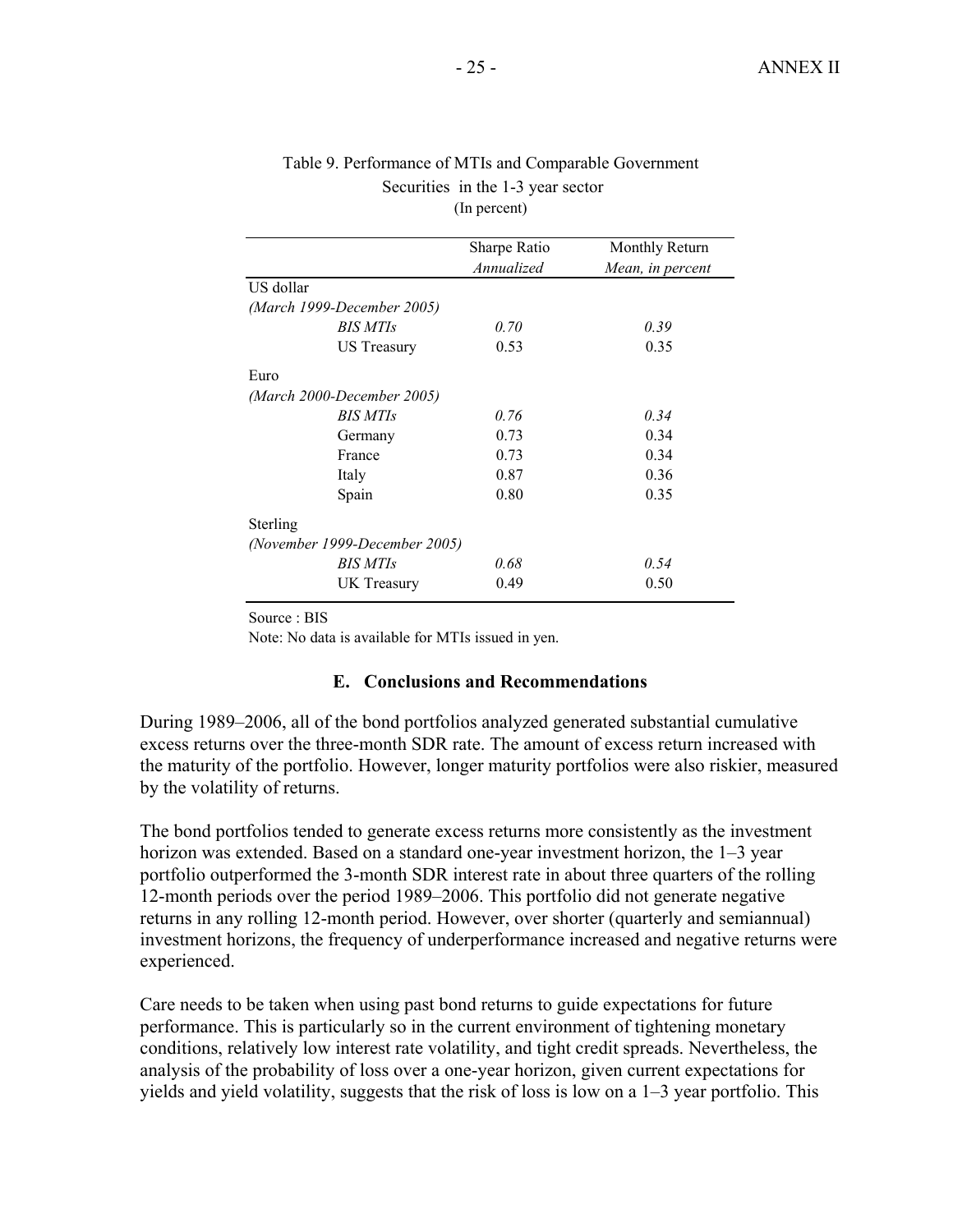risk could be further mitigated by phasing in any bond investments over a period of months, rather than implementing the investment of the IA in a bond portfolio in one shot.

MTIs have provided an additional return over government bonds and some diversification gain which together have fairly compensated for bearing a small credit risk exposure.

### **Benchmark recommendation**

- Both the 1–3 and 1–5 year bond benchmarks appear consistent with the investment objective of performing better than the SDR interest rate under most market conditions while minimizing the risk of loss in any year. However, the 1–3 year index, which is commonly used by reserve asset managers, appears preferable given the current limited term premium for maturities above two years. This benchmark has consistently earned positive returns in every rolling 12-month period over the past 16 years. Its current low probability of negative returns also appears consistent with the investment objective and risk tolerance of the IA.
- During 1989–February 2006, the average annual excess return over the three-month SDR interest rate was 111 basis points for the 1–3 year benchmark. This index consistently generated an excess return over the three-month SDR interest rate over a two-year horizon. Over shorter horizons, it fell short of the three-month SDR interest rate in about one out of every four years, and in one of every three quarters.
- The 1–3 year benchmark appears to strike a comfortable balance between generating meaningful excess returns over time, while limiting inevitable short-term periods of reversal (Appendix Table 3).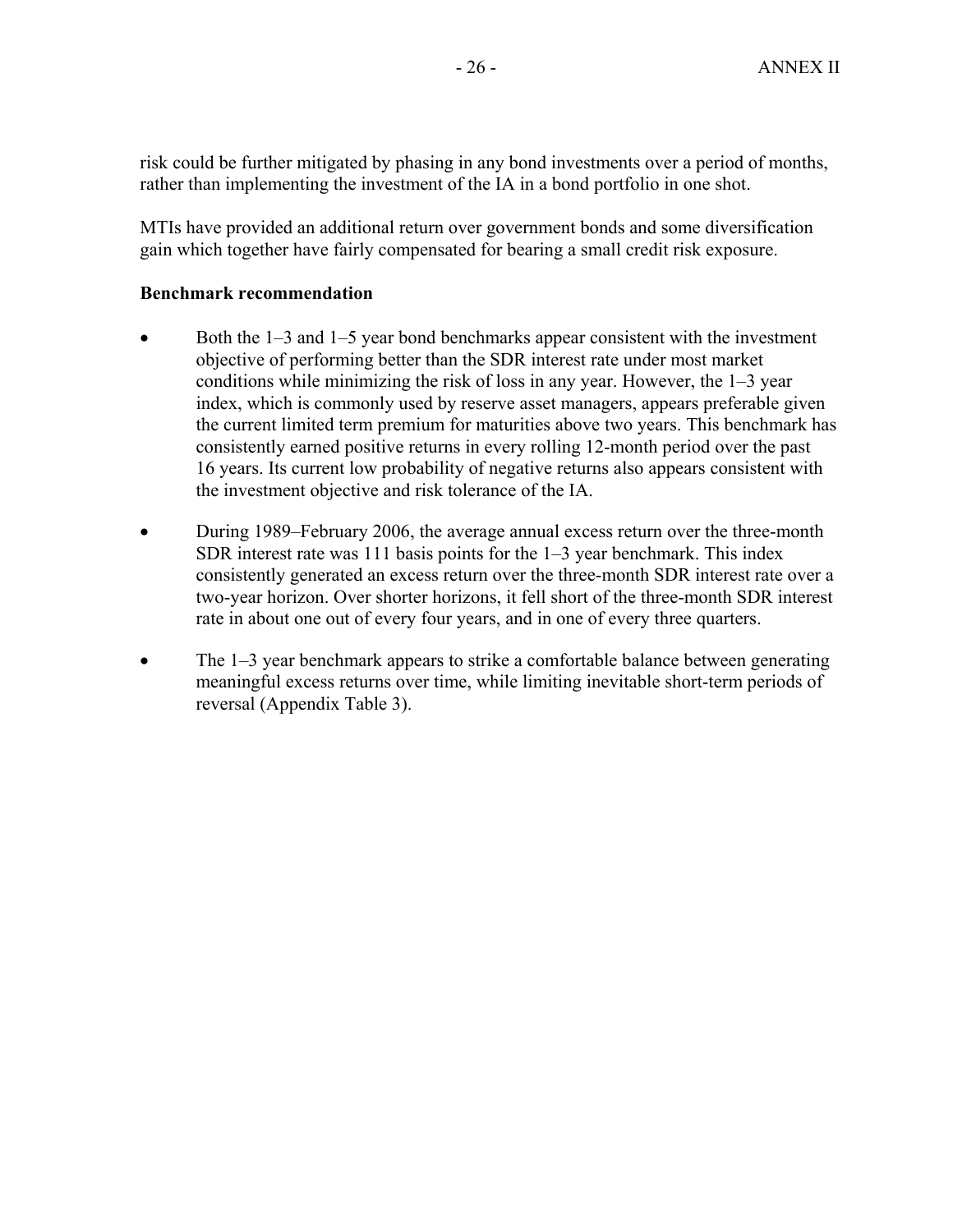|                              |          |                               | Rolling Period 2/ |          |              |
|------------------------------|----------|-------------------------------|-------------------|----------|--------------|
|                              | 3-month  | 6-month                       | 1-year            | 3-year   | 5-year       |
|                              |          |                               | Absolute Returns  |          |              |
| 3-month SDR                  |          |                               |                   |          |              |
| annualized rate of return 3/ | 4.51     | 4.54                          | 4.59              | 4.81     | 4.85         |
| minimum return               | 1.52     | 1.55                          | 1.58              | 1.91     | 2.32         |
| Merrill Lynch 1-3 4/         |          |                               |                   |          |              |
| annualized rate of return    | 5.60     | 5.62                          | 5.63              | 5.85     | 6.03         |
| minimum return               | $-2.45$  | 0.24                          | 1.20              | 1.96     | 3.31         |
| number of losses 5/          | 6        | $\theta$                      | $\theta$          | $\theta$ | $\theta$     |
| Merrill Lynch 1-5            |          |                               |                   |          |              |
| annualized rate of return    | 6.05     | 6.06                          | 6.07              | 6.28     | 6.48         |
| minimum return               | $-6.01$  | $-2.19$                       | 0.05              | 2.07     | 3.70         |
| number of losses             | 18       | 5                             | $\theta$          | $\theta$ | $\Omega$     |
| Merrill Lynch 3-5            |          |                               |                   |          |              |
| annualized rate of return    | 6.71     | 6.69                          | 6.67              | 6.85     | 7.08         |
| minimum return               | $-10.14$ | $-4.83$                       | $-1.64$           | 2.24     | 4.31         |
| number of losses             | 32       | 21                            | 5                 | $\theta$ | $\Omega$     |
| <b>Merrill Lynch 5-7</b>     |          |                               |                   |          |              |
| annualized rate of return    | 7.48     | 7.41                          | 7.37              | 7.48     | 7.73         |
| minimum return               | $-14.62$ | $-8.54$                       | $-3.39$           | 2.72     | 4.91         |
| number of losses             | 38       | 31                            | 15                | $\theta$ | $\Omega$     |
| <b>Merrill Lynch 7-10</b>    |          |                               |                   |          |              |
| annualized rate of return    | 8.01     | 7.87                          | 7.78              | 7.74     | 7.99         |
| minimum return               | $-18.55$ | $-11.55$                      | $-5.18$           | 2.50     | 4.95         |
| number of losses             | 47       | 37                            | 21                | $\theta$ | $\mathbf{0}$ |
|                              |          |                               |                   |          |              |
|                              |          | Relative to 3-month SDR Rates |                   |          |              |
| <b>Merrill Lynch 1-3</b>     |          |                               |                   |          |              |
| months of underperformance   | 76       | 66                            | 58                | 35       | 19           |
| average underperformance     | $-1.89$  | $-1.53$                       | $-1.38$           | $-0.99$  | $-0.31$      |
| maximum underperformance     | $-6.45$  | $-4.85$                       | $-3.67$           | $-1.81$  | $-0.56$      |
| Merrill Lynch 1-5            |          |                               |                   |          |              |
| months of underperformance   | 77       | 68                            | 57                | 35       | 19           |
| average underperformance     | $-2.75$  | $-2.17$                       | $-1.91$           | $-1.15$  | $-0.31$      |
| maximum underperformance     | $-9.70$  | $-6.62$                       | $-4.18$           | $-2.28$  | $-0.64$      |
| Merrill Lynch 3-5            |          |                               |                   |          |              |
| months of underperformance   | 78       | 67                            | 56                | 32       | 16           |
| average underperformance     | $-3.97$  | $-3.12$                       | $-2.56$           | $-1.40$  | $-0.34$      |
| maximum underperformance     | $-13.67$ | $-9.36$                       | $-5.70$           | $-2.85$  | $-0.70$      |
| <b>Merrill Lynch 5-7</b>     |          |                               |                   |          |              |
| months of underperformance   | 80       | 64                            | 49                | 30       | 16           |
| average underperformance     | $-5.22$  | $-4.39$                       | $-3.74$           | $-1.69$  | $-0.45$      |
| maximum underperformance     | $-18.56$ | $-13.88$                      | $-7.65$           | $-3.50$  | $-0.93$      |
| <b>Merrill Lynch 7-10</b>    |          |                               |                   |          |              |
| months of underperformance   | 78       | 64                            | 49                | 30       | 18           |
| average underperformance     | $-6.88$  | $-5.59$                       | $-4.58$           | $-1.84$  | $-0.67$      |
| maximum underperformance     | $-23.89$ | $-17.94$                      | $-9.87$           | $-4.37$  | $-1.34$      |

#### Table 1. Rolling Performance Indicators, 1989-2006 1/ (In percent)

Sources: Bloomberg and IMF staff calculations.

1/ Data as of end-February, 2006. 2/ The number of periods is 204 for rolling 3-month, 201 for rolling 6-month, 195 for rolling 1 year, 183 for rolling 3-year and 147 for rolling 5-year periods.

3/ Annualized cumulative rate of return.

5/ The number of losses refers to the number of periods of absolute or relative 4/ The Merrill Lynch Index is based on total return indices for the currencies in the SDR basket compiled by Merrill Lynch for the period 1989-2006. The indices cover government bonds of different maturities and are estimated by weighting the returns of the different component indices with the weights of the currencies in the SDR basket.

underperformance, out of a total of 206 periods. The longer the investment horizon, the lower the underperformance, since coupon, interest gain and roll down compensate for the capital loss due to unfavorable market movements.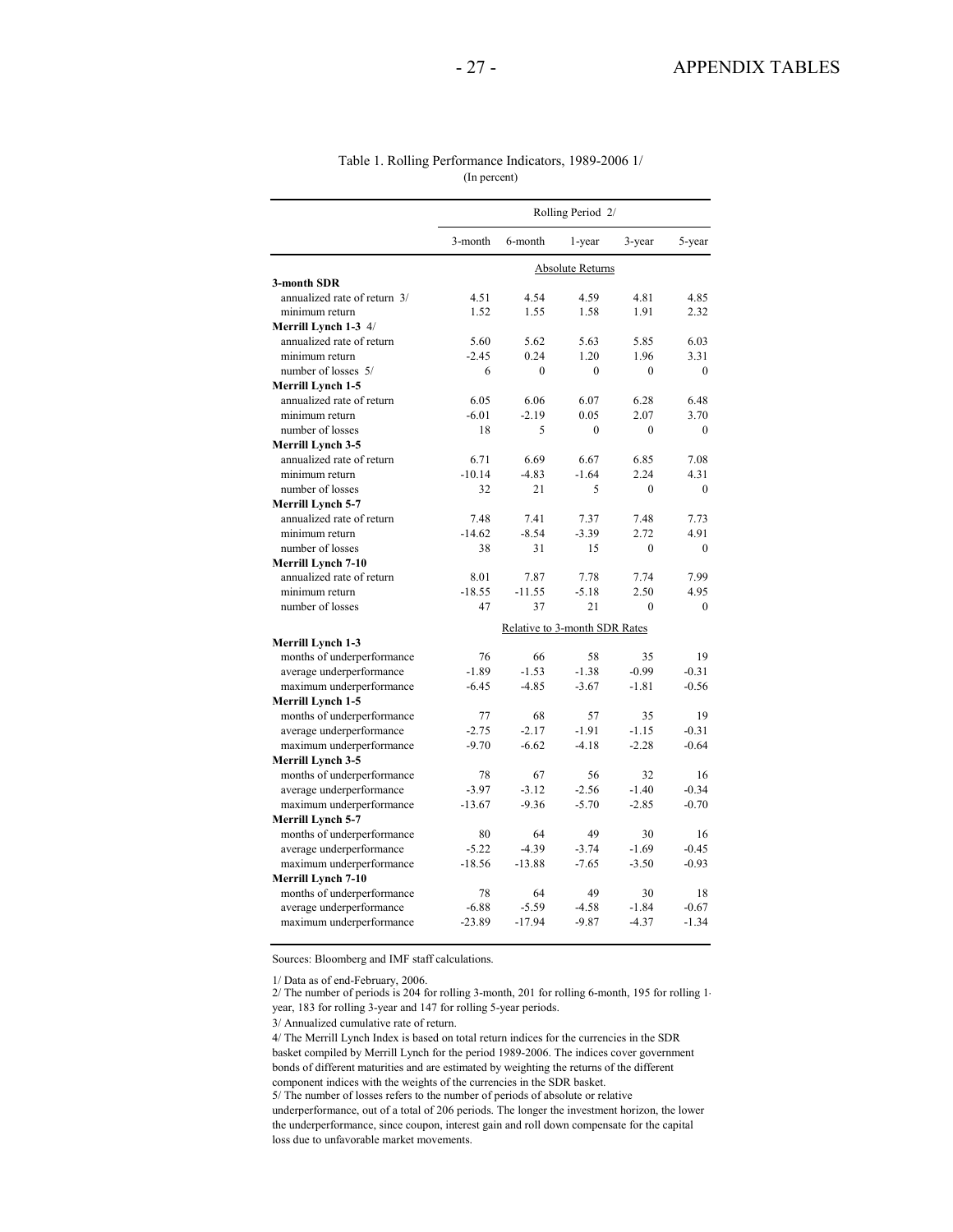|                            |       | Tightening 1/ |      |            |               |      |      |          | Portfolio |          |          |          |
|----------------------------|-------|---------------|------|------------|---------------|------|------|----------|-----------|----------|----------|----------|
| Eurozone 2/                | Japan | UK            | US   | <b>SDR</b> |               | 3 M  | 6 M  | $1 - 3Y$ | $1-5$ Y   | $3 - 5Y$ | $5 - 7Y$ | 7 - 10 Y |
| January 1989-October 1989  |       |               |      |            |               |      |      |          |           |          |          |          |
| 2.30                       | 2.00  | 2.00          | 0.25 | 1.49       | Return        | 8.39 | 9.01 | 5.86     | 4.68      | 3.37     | 0.69     | $-1.71$  |
|                            |       |               |      |            | Excess return |      | 0.62 | $-2.53$  | $-3.71$   | $-5.02$  | $-7.70$  | $-10.10$ |
| January 1994-February1995  |       |               |      |            |               |      |      |          |           |          |          |          |
| $-1.15$                    | 0.00  | 1.25          | 3.00 | 0.96       | Return        | 4.11 | 4.24 | 1.48     | 0.05      | $-1.64$  | $-3.39$  | $-5.18$  |
|                            |       |               |      |            | Excess return |      | 0.13 | $-2.63$  | $-4.06$   | $-5.74$  | $-7.50$  | $-9.29$  |
| June 1999-October 2000     |       |               |      |            |               |      |      |          |           |          |          |          |
| Eurozone                   | Japan | UK            | US.  | <b>SDR</b> | Return        | 3.46 | 3.62 | 2.01     | 0.98      | $-0.56$  | $-2.35$  | $-4.54$  |
| 2.25                       | 0.00  | 1.00          | 1.75 | 1.46       | Excess return |      | 0.15 | $-1.45$  | $-2.48$   | $-4.02$  | $-5.81$  | $-8.00$  |
| October 2003-February 2006 |       |               |      |            |               |      |      |          |           |          |          |          |
| 0.00                       | 0.00  | 1.00          | 3.50 | 2.30       | Return        | 1.58 | 1.62 | 1.20     | 0.82      | 0.09     | $-0.58$  | $-2.06$  |
|                            |       |               |      |            | Excess return |      | 0.04 | $-0.38$  | $-0.76$   | $-1.49$  | $-2.16$  | $-3.64$  |

#### Table 2. Worst Annual Rolling Returns During Tightening Periods (In percent)

Sources: Merrill Lynch and IMF staff calculations.

1/ Increase in central banks' official policy rates over the period.

2/ Before 1999, reference to the German central bank monetary policy.